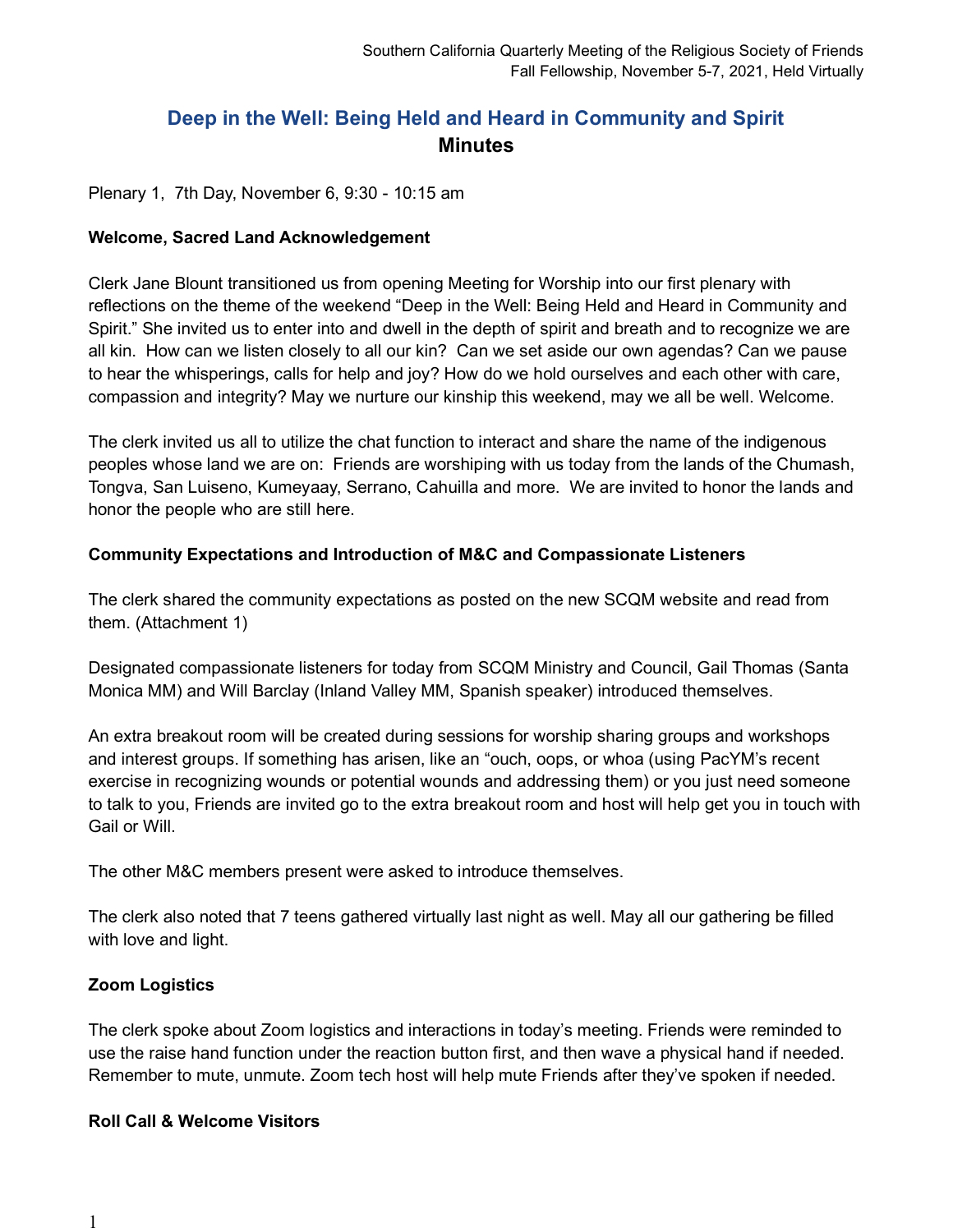The clerk invited friends to unmute and make a sound when their Monthly Meeting or Worship Group was called.

Friends from Claremont MM, Conejo Valley WG, Inland Valley MM, La Jolla MM, Orange Grove MM, Santa Barbara MM, Santa Monica MM made themselves known.

No Friends appeared to be present from Las Vegas WG, Marloma Long Beach, Ojai WG or San Diego MM, during this session of the gathering.

The clerk then invited visitors to introduce themselves and the following Friends did so:

Laura Magnani, Clerk of Pacific Yearly Meeting Mary Ann Percy, Bellingham Friends Mtg in North Pacific YM, formerly of La Jolla MM Keenan Lorenzato, Davis Friends Mtg, Youth Programs Coordinator for Pacific YM Daniel Lean-Moctezuma, Mexico City MM Allison Kirkegaard, former Assistant to the SCQM Clerk, currently living in Nashville S Y B, Zooming in from Atlanta, connected to La Jolla MM.

Newcomers were also invited to introduce themselves. Among them were Bronwen Hillman, Larry Carter, SYB, Jean Ferrante and Dell Gossett.

# **Review Schedule**

# **Naming report - Jane Blount**

It was noted that the Clerks committee is now doing the work of naming the Nominating Committee. They are presenting Susy Cervantes for a 3 year term formally starting Nov. 2021. This Friend has been serving in the role as approved by Clerks Cmte but her name will be brought forward a second time tomorrow. Mary Jo Housman will continue for one year.

# **Nominating Slate - first reading, Katrina Mason**

Katrina Mason, of Claremont MM, and SCQM Nominating Committee clerk presented the slate. (Attachment 2)

For Arrangements, in addition to bringing forward Judi Oehmen, Santa Monica MM, 11/21 to 11/24, they have two more names they hope to bring in the Spring. We may be on firm ground with this committee next year.

For Children's committee, they bring forward Steve Rosenbluth, Orange Grove MM, 11/21 to 11/24, who has already been meeting with the committee.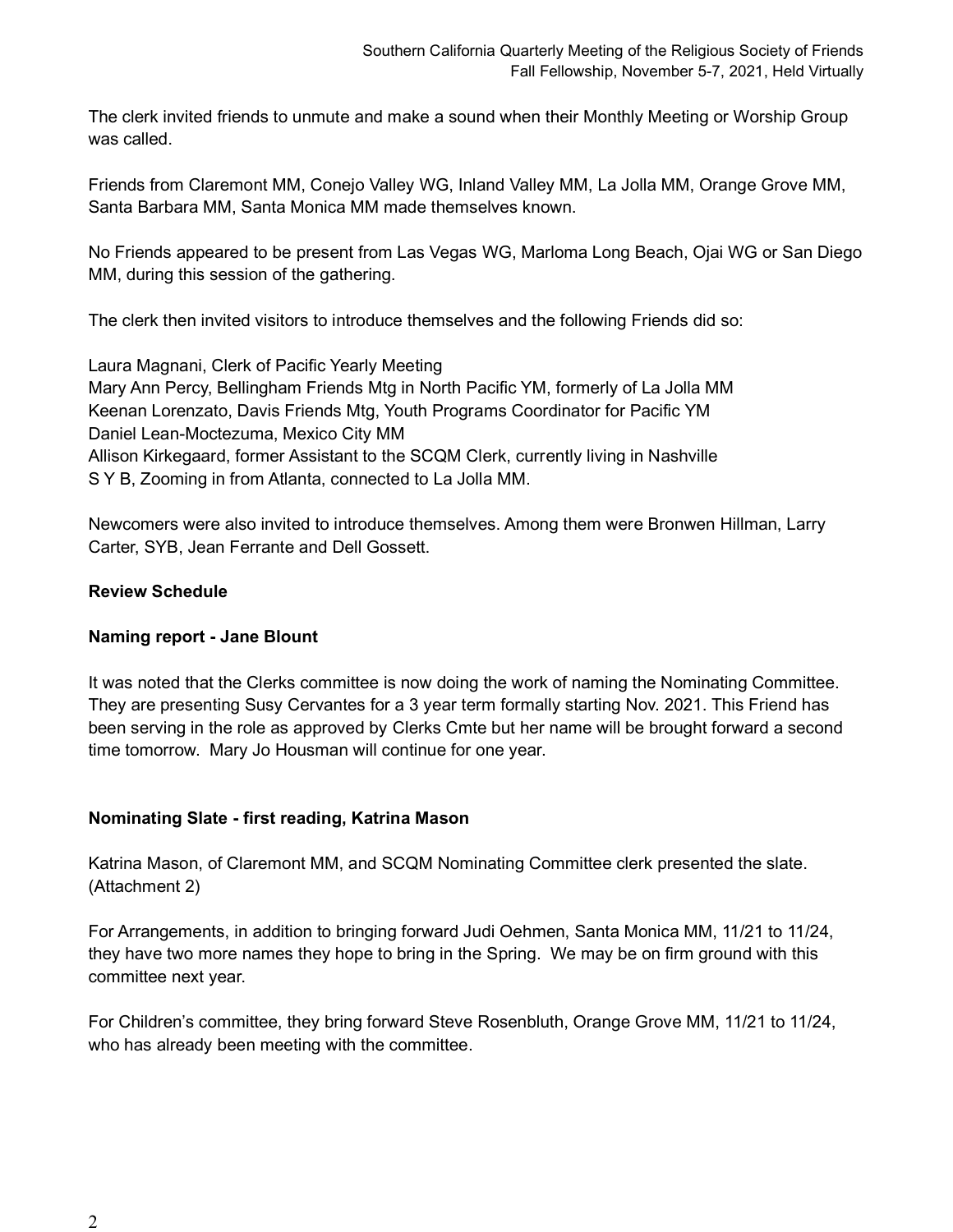The Teen's Program committee is a strong, multigenerational committee composed of busy people that needs someone to serve as the clerk to corral them and keep them going. Nominating welcomes suggestions or volunteers today.

The Nominating Committee clerk went on to note that we have some significant needs with respect to SCQM Officers. We continue to have volunteers to serve as ad-hoc Recording Clerk, as is being done this weekend, but Nominating would like someone committed in the role and is also asking the gathering for self volunteers or ideas of names.

Alison Kirkegaard has concluded her time as Assistant to the Clerk and so Nominating is looking for a new, detail-oriented person, who likes projects and is able to meet with the clerk every two weeks. Serving in the role may lead to an increased understanding of how the quarter works and may provide a deeper sense of being in the well.

A Directory Clerk is also needed. A high tech person who can take info from Pac YM's Communication Committee and turn it into a directory for SCQM. It's a doable job for the right person.

Finally, it was noted that we currently have a good web committee but we need a webmaster.

The names on the attached slate will be presented for a second reading and will be considered for approval in Plenary 2.

# **Finance Committee Report, Proposed Investment Policy and Corporate Resolution - Rebecca Searl**

Rebecca Searl, Santa Monica MM and Clerk of SCQM Finance Committee described the three action items to be presented today for a first reading and which will be brought forward tomorrow for approval. Full details of these proposed action minutes are described in the finance committee report (Attachment 3).

The Finance Committee has been working to enhance maintenance of the Ruanne Peters Memorial Fund, which was established in 2014 to support the spiritual life of SCQM.

In summary, the three proposals are as follows:

- 1. Request for approval of a new Investment Policy the committee developed. It creates a checking account and investment policy, involving the Interfaith Credit Union & Friends Fiduciary.
- 2. Request for approval of a Corporate Resolution required in order to open the account.
- 3. Request for approval to separate Peters Funds Accounts from General Accounts and to direct our Treasurer to move the balance accordingly.

Finance Committee has also recently updated their job description.

Friends were invited to contact Rebecca or other Finance Committee members including Bill Rock, Kip McBane, and Dan Strickland with any questions. Those present were reminded that the details of these proposals were sent in the Advanced Materials.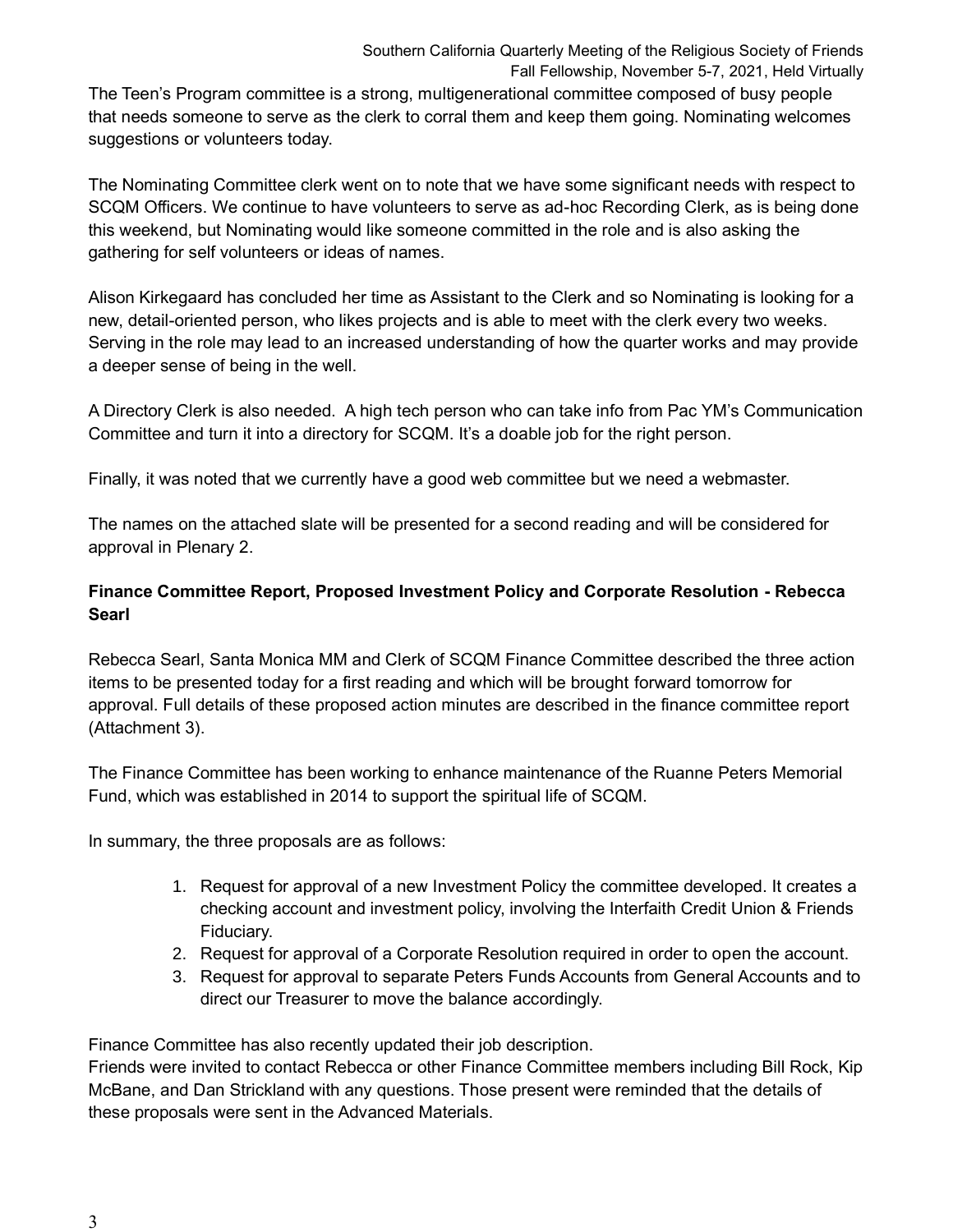### **Announcements**

Kate Connell of Santa Barbara MM and SCQM Children's Program, living on Chumash land, and going by she/her pronouns, noted that tonight Friends have an opportunity to share their creative sides at an intergenerational family variety show night. It will be on Zoom for 1 hr at 7:30-8:30pm Natasha Herrera will MC, and the event will close with a bedtime story.

Peggy Craik, of Conejo Valley WG, Orange Grove MM and Friends Committee of Legislation in California, noted the spirit filled meeting of the racial justice interest group last night. Today she will be talking about AB 256 and the work of FCL-CA (Friends Committee on Legislation of California). Advocates hope to extend the racial justice act to make it possible for people to address racial justice issues in their trial.

Friends noted there is an announcements page in the advanced packet.

Friends were reminded of the interest group being led tomorrow by Laura Magnana and Sterling Spence centering on issues around racial justice and the prison industrial complex. We'll look at the whole way we create narratives about safety, what makes us safe, and what our needs are. What's currently going on and what we can do.

Keenan Lorenzato Pacific Yearly Meeting Youth Programs Coordinator is trying to survey MMs to find out what childrens and teens programs look like at this point in the pandemic and is looking for feedback to be sent to [youthprogramscoordinator@pacificyearlymeeting.org.](mailto:youthprogramscoordinator@pacificyearlymeeting.org) Friends don't have to be a committee or meeting clerk to send in info about children and teens in your MM or WG.

Arthur Kegerreis, of Orange Grove MM noted that Interfaith Communities United for Justice and Peace are holding a racial justice event from 4-6pm tomorrow. More info will be posted on the announcements page.

An announcement was made about an upcoming reading group centered around Vanessa Julye and Donna McDaniel's book, *Fit for Freedom, Not for Friendship: Quakers, African Americans, and the Myth of Racial Justice* that will begin on Monday, November 22, 2021 with Vanessa Julye present to talk about her experiences researching, writing and sharing this book.

Kate Connell noted that two presentations are coming up involving Truth in Military Recruitment around the mandatory draft and related topics, sponsored by the Western Friend Board of Directors. If the draft is implemented it would affect girls born 2005 and later.

# **Reading Action Minutes - Recording Clerk**

It was recently decided that, in the interest of time, only action minutes would be read back for approval at the end of this session. Sarah Rose House-Lightner, Ad-Hoc Recording Clerk for this session reminded us that no action minutes were approved during this plenary session.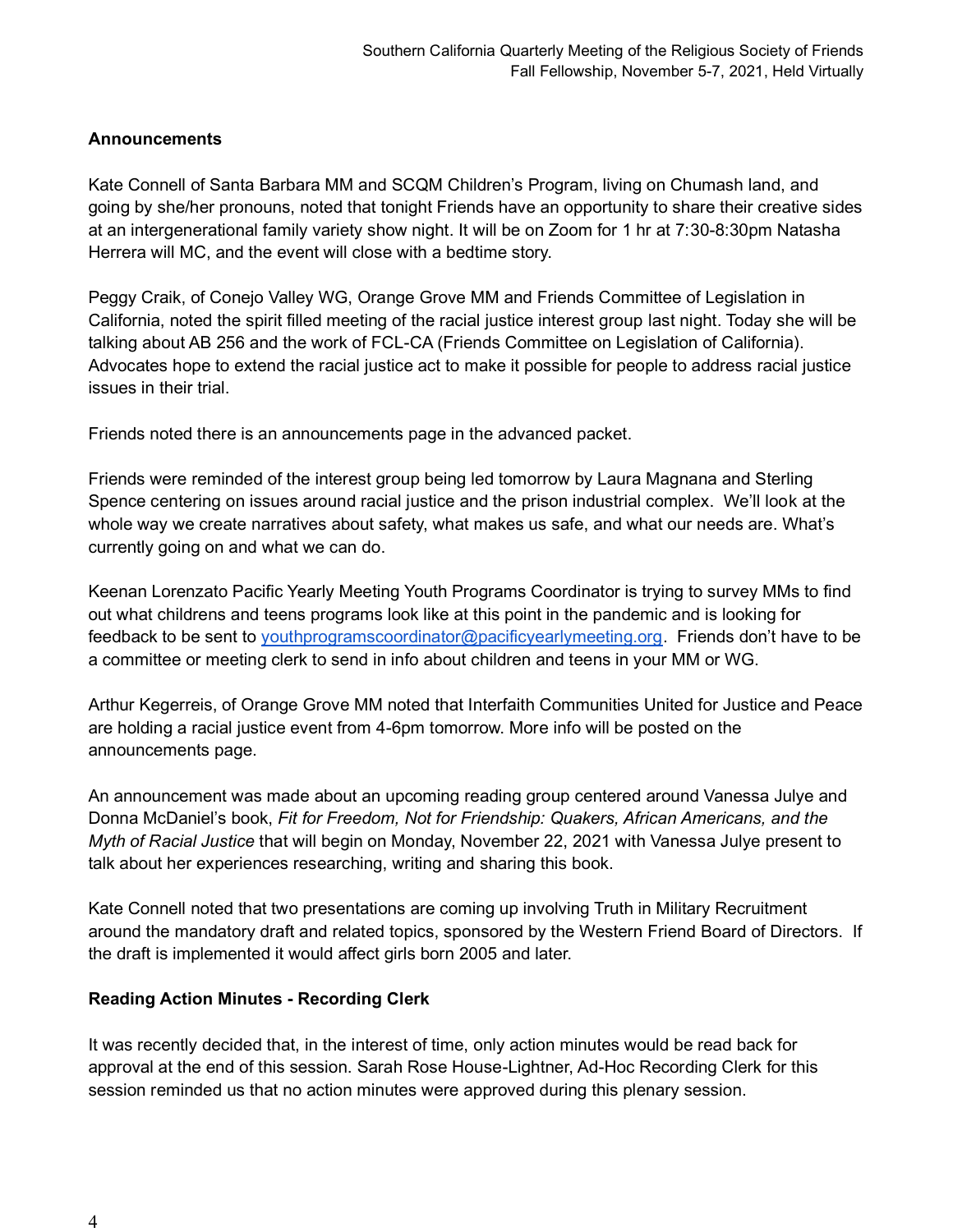## **Closing Worship**

The Clerk closed the Plenary Session with a brief period of worship and the program transitioned to the presentation from our Keynote Speaker, Stan Searl.

# **Plenary 2, First Day, November 7, 2021. 9:30 a.m.**

Meeting began in silent worship

Clerk, Jane Blount, welcomed everyone, noting that there were no newcomers. She thanked recording clerk, Ann Fuller, for her service.

*Presiding Clerk's Report* – Jane read the Clerk's Report (attachment 4).

The clerk asked us to sit for a moment to bring us all in together.

*Naming* – Jane Blount reported. Naming is now carried on as part of the Clerks' Committee's work. The committee brought forward Susana Cervantes (La Jolla MM) for the Nominating Committee, with a term from November 2021 to May 2023. It was noted that Mary Jo Housman's term is extended to 2023 and Rebecca Searl will continue as clerk of Finance. Concerns can be communicated to the Clerk during plenary.

*Nominating Committee* - Katrina Mason, clerk, reported.

A Friend has withdrawn from consideration for Directory Clerk; the position is charged with creating a SCQM Directory with information from PacYM's directory. The position is now open.

Recording Clerk has been taken on this year by three Friends filling in; Friends contacted by Nominating have not been able to commit to availability at both gatherings during the year. Katrina suggested a trio, similar to Peace and Social Order at PacYM which has three co-clerks. Rather than looking to fill a slot, honor what people have to offer and change the slot. This was referred to Nominating Committee and Clerks Committee for seasoning.

# Current needs:

Teen Committee clerk. Katrina described her rewarding experience at Baltimore Meeting for 15 years, supporting teens, watching them grow up and blossom. Three Friends are being contacted; please let Katrina know if you are called to be this person.

Assistant to the Clerk. This position requires interest in the workings of the Quarterly, joining the Clerks Committee and doing the detailed work to support the clerk. A former assistant noted that the work was never overwhelming.

# Webmaster

Peace and Social Order. Katrina asked where the committee was going and asked Friends to join the lunch discussion today. Nominating needs to know how to support the committee and the Racial Justice group.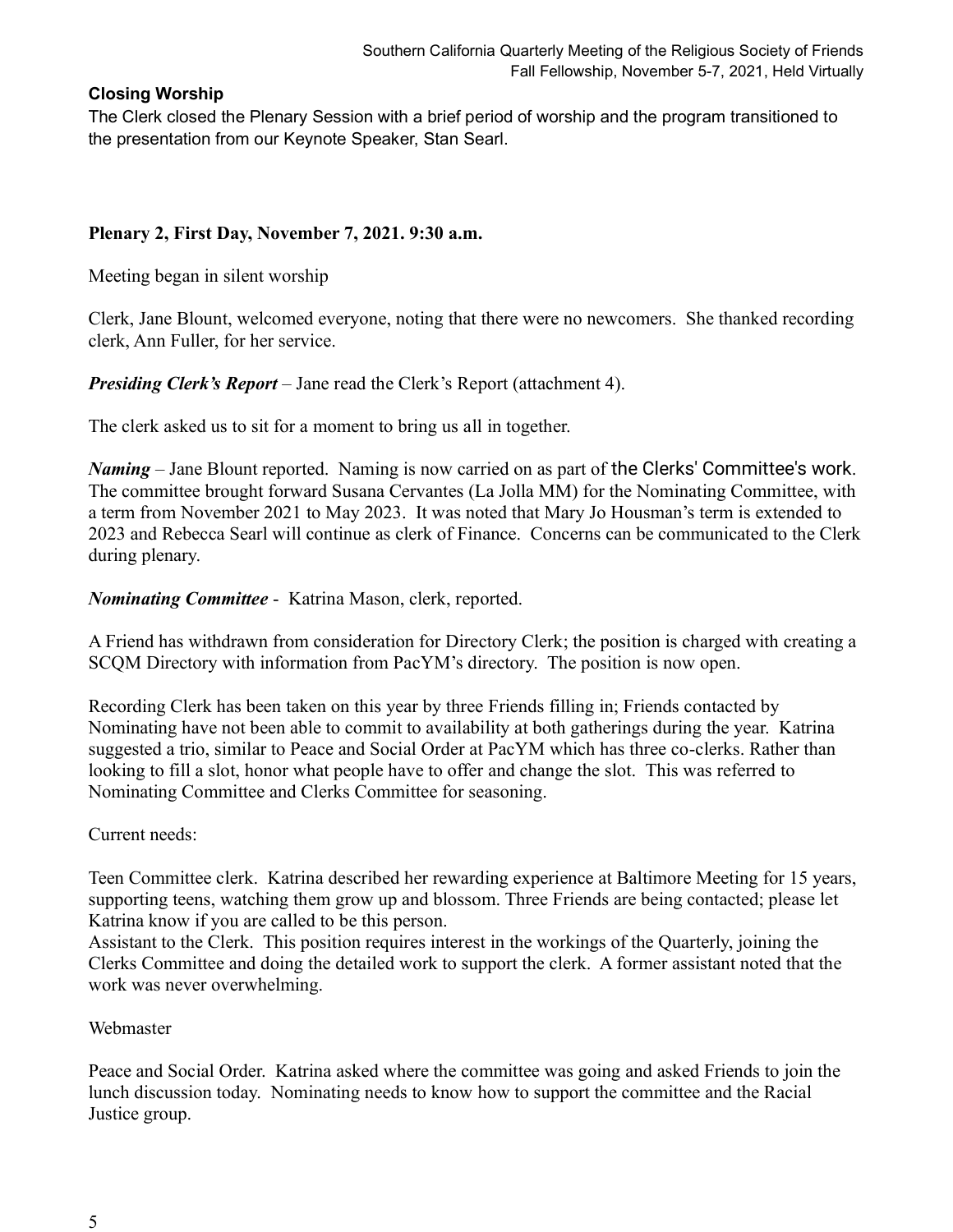Steven Rosenbluth (Orange Grove MM) has withdrawn from Children's Program Committee.

**Minute 11-21-01**: Meeting approves the Nominating Slate (attachment 2b) as amended.

*Silent Retreat* – Judy Leshefka (LaJolla MM) presented the committee report (attachment 5), noting the 24 year history of the retreat. The committee hopes to see everyone next year in person at Prince of Peace Abbey.

*Finance Committee* – Rebecca Searl (Santa Monica MM), clerk, presented the committee report (attachment 3).

**Minute 11-21-02**: The Peters Bequest Investment Policy is approved.

**Minute 11-21-03**: The Corporate Resolution to open accounts at Interfaith Federal Credit Union and Friends Fiduciary Corporation is approved.

**Minute 11-21-04:** The Treasurer is authorized to move the balance of the Peters Fund into accounts separate from the general operating account. The new accounts will be an Interfaith Federal Credit Union checking account and a Friends Fiduciary investment account.

*Ad Hoc Website Committee* – Jane Blount named the committee members: Mitchel Cox (La Jolla MM), Kerwin Flowers (La Jolla MM), and Jane Blount (La Jolla MM). She share-screened the website and put the link in chat [\(https://scqm.org\)](https://scqm.org/). She noted that in the documents section, Minutes and newsletters are not yet complete, since we have no archivist. If Friends have more of these documents, please share them with the committee. In the committees section, Friends can post content and contacts.

In response to a question, Jane said that a password protected directory is planned. Friends brought concerns with security and privacy. Lawrence Alderson, former member of the PacYM Communications Committee, responded that PacYM asked Friends whether they are willing to be included in PacYM's directory, and whether they want their contact information included. This issue was referred back to the Ad Hoc Committee.

*Treasurer's Report* – Rebecca Searl (Santa Monica MM) screen-shared the report (attachment 6); Gary Wolff, clerk, was detained at an AVP meeting. Rebecca appreciated Gary's brilliant work in drafting and researching the report, including a comparison chart from 2018-2021, and setting up a PayPal account. Rebecca noted that the general fund and the Peters Fund will be separated, although they are both included in Savings in this report. All accounts are in balance and healthy.

Rebecca described the purpose of the Peters Fund, to promote the spiritual and social life of Quarterly. Individuals and meetings can apply, using the form to be added to the Quarterly website. Ministry and Counsel approves requests.

She asked Friends to let Finance know of any adjustments to the budget, before funds are spent. She noted that this is a proposed budget; details will change over time and will be affected by new developments.

Meeting assessments will be sent out soon, based on PacYM's membership lists.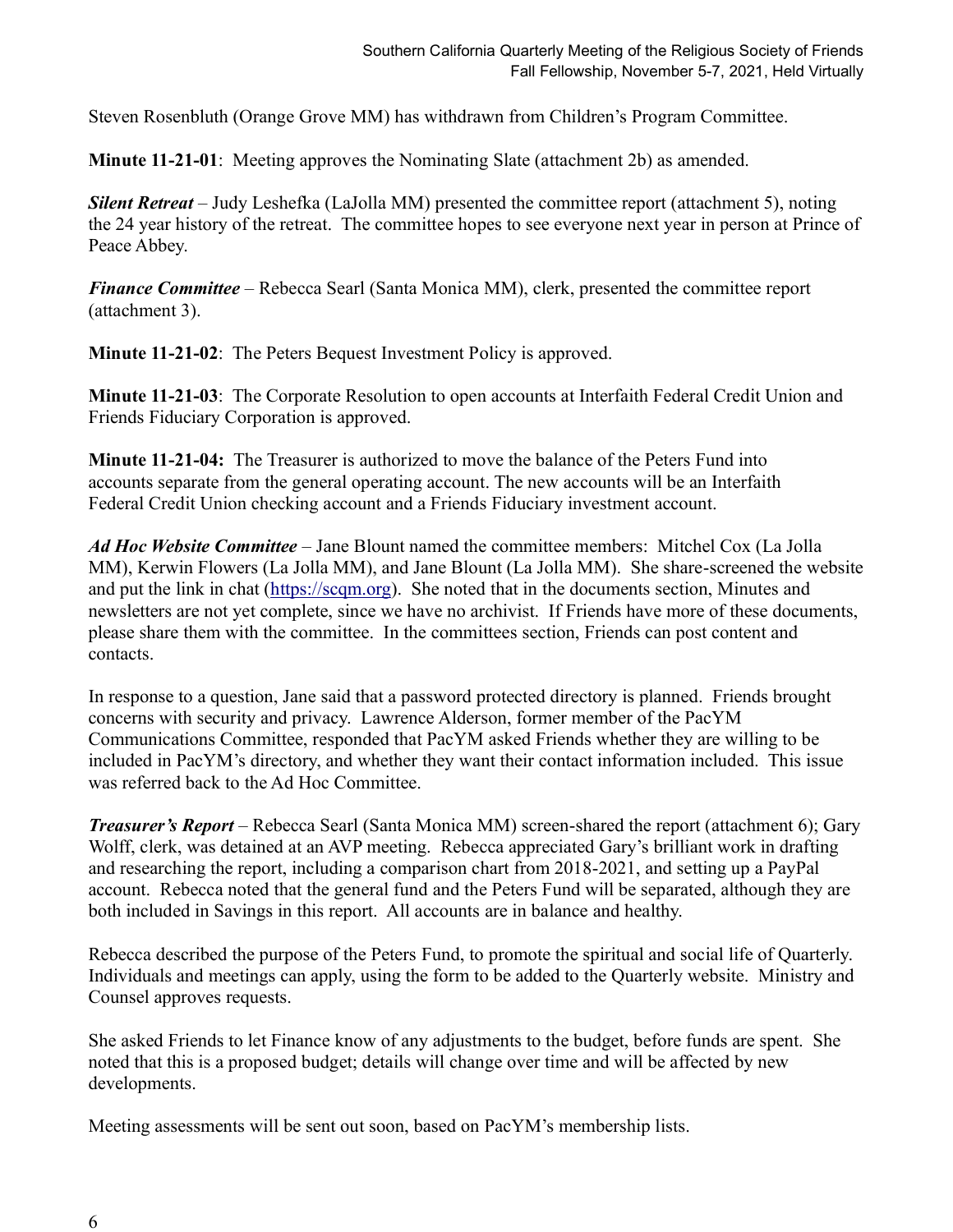*Nomination*: Jane brought forward Susana Cervantes (La Jolla MM) for the Nominating Committee for approval, having received no concerns, noting that Clerks' Committee had approved in July.

**Minute 11-21-05**: Susana Cervantes is approved for Nominating Committee.

There were no announcements.

Action Minutes were read by the recording clerk.

**Minute 11-21-06:** Plenary 2 minutes were approved.

The clerk called for a moment to breathe, followed by a five minute break before workshops begin.

Respectfully submitted,

Jane Blount, Clerk

Sarah Rose House Lightner, Recording Clerk for Plenary 1 Ann Fuller, Recording Clerk for Plenary 2

**Attachment 1 Community Expectations**

# **Community Expectations for Southern California Quarterly Meeting**

SCQM gatherings are gatherings of the Beloved Community where Friends experience fellowship and worship, working together to discover the will of the Divine. In order for our time together to be joyful and safe, we embrace the following expectations: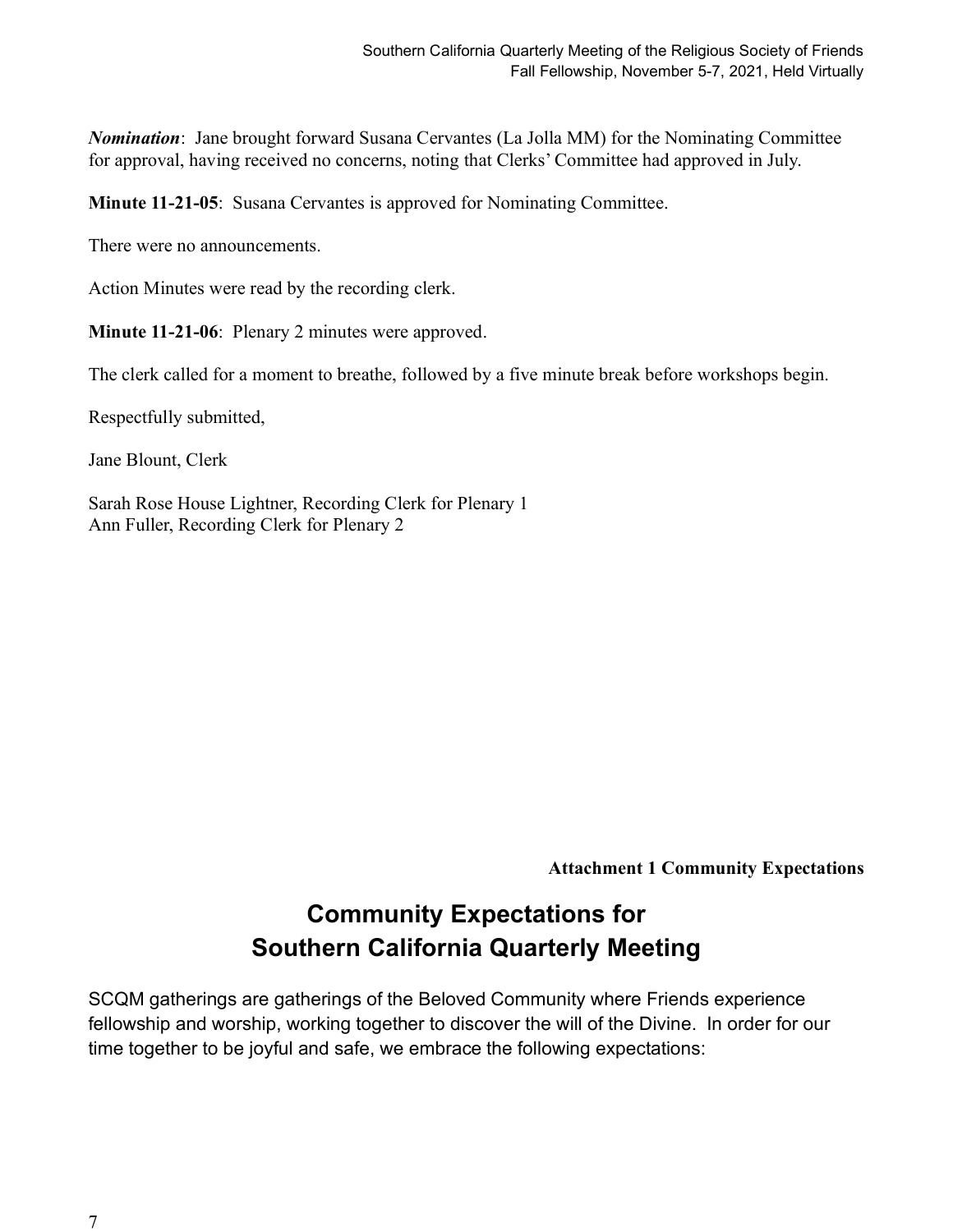- We come together in joyful anticipation of recognizing that of God in each other. We put aside our worldly and individual desires to unite in something greater. Our worship is the foundation for our deep seeking.
- We acknowledge that this is a gathering planned and run by volunteers. We acknowledge their work by honoring the schedule, the arrangements, and the space they have created for us.
- We communicate our personal boundaries and respect those of others. We are willing to ask for help when we encounter hurdles. Arrangements Committee members or Compassionate Listeners specially designated by Ministry & Counsel are available if you need to address a challenging situation. These Friends names and how to connect with them will be posted either online or at the check-in table and announced at plenary.
- We embrace children as integral members of our community. We ensure that they and their parents are supported so that our young Friends are safe, supervised and engaged.
- We refrain from use of alcohol and recreational drugs during the gathering.
- We abide by the guest policies of our host site.

# **May all our gatherings be guided by love and filled with Light.**

Adopted March 11, 2021

**Attachment 2a Proposed Nominating Committee Slate**

# **OFFICERS**

**Clerk:** Jane Blount, La Jolla, 5/20 to 5/23

**Recording clerk**: \_\_\_\_\_\_\_\_\_\_\_\_\_\_\_\_\_\_\_\_\_\_

**Treasurer:** Gary Wolff, Orange Grove, 11/19 to 5/23

Assistant to the Clerk :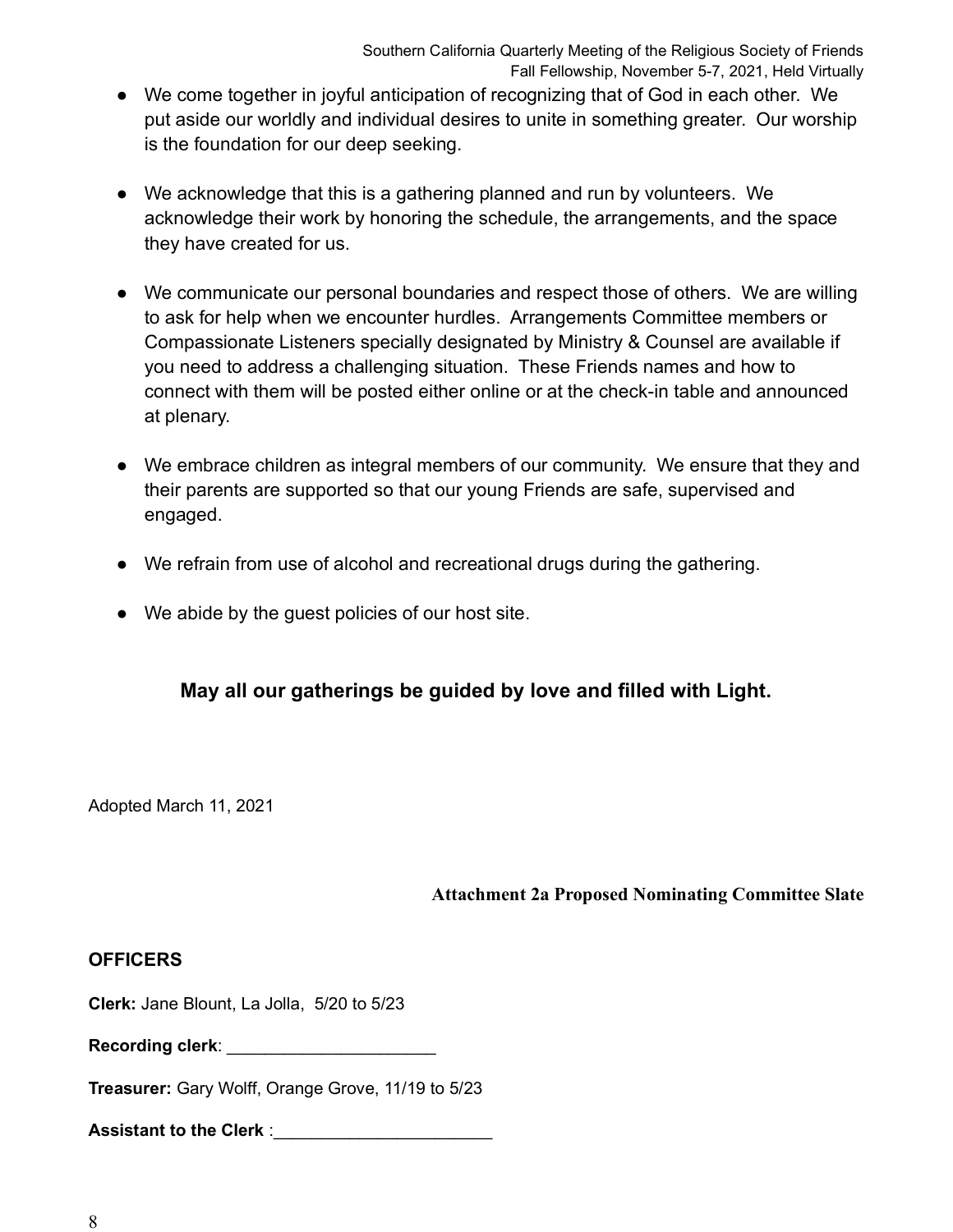Directory Clerk:

Webmaster:

## **COMMITTEES**

## **Arrangements**

Peggy Craik (clerk), Orange Grove 5/18 to 5/24

Judi Oehmen, Santa Monica. 11/21 to 11/24

# **Children's Program Committee**

Kate Connell (convenor), Santa Barbara, 5/19 to 5/22 Robin Durant, Orange Grove, 2020 to 2023 Louise Sherikar, Orange County, 11/2020 to 11/2023 Steve Rosenbluth,Orange Grove, 11/21 to 11/24

# **Finance Committee**

Rebecca Searl (clerk), Santa Monica, 5/20 to 5/23 Bill Brock, San Diego, 5/21 to 5/24 Kip McBane, La Jolla, 5/21 to 5/22 Dan Strickland, Orange Grove, 11/21 to 11/24 Gary Wolff (ex officio)

# **Ministry and Counsel committee**

Gail Thomas, Santa Monica, co-clerk, 8/16 to 5/22 Stan Searl, Santa Monica, 5/17 to 5/23 Elva Carter, Inland Valley, 5/18 to 5/24 Cate Wilson, Orange Grove, 5/21 to 5/24 Will Barclay, Inland Valley, 5/21 to 5/24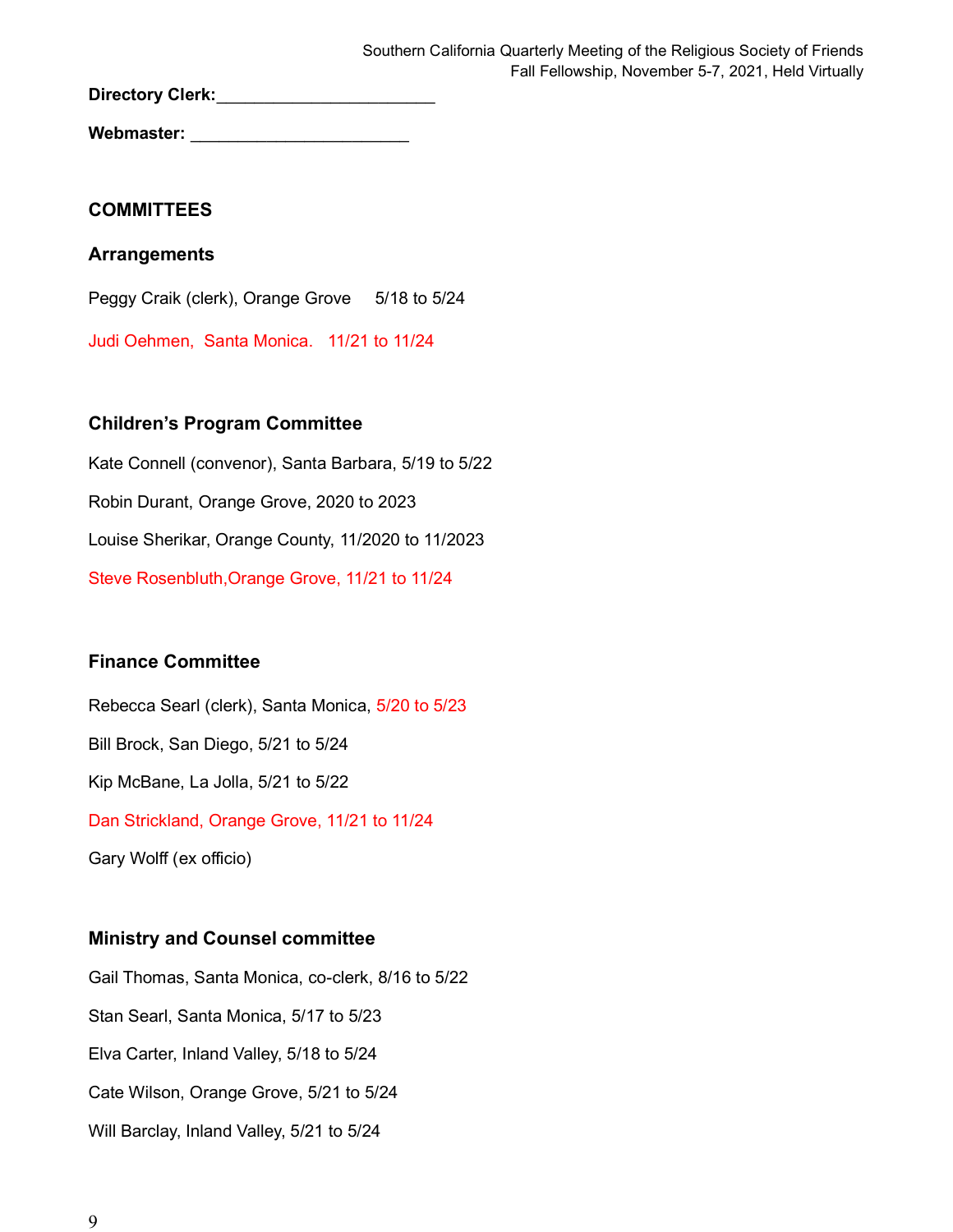Jack Leshefka, La Jolla, 5/20 to 5/23

Henry Yang, Santa Monica, 11/20 to 11/23

# **Peace & Social Order committee**

#### In Transition

# **Retreats Committee**

Pat Wolff (clerk), Orange Grove, 5/14 to 5/23

### **Representatives to Pacific Ackworth Foundation**

Gary Wolff, Orange Grove

Kip McBane, La Jolla

Michelle White, Orange Grove

# **Representatives to Pacific Friends School**

Jan Tappan, Orange Grove

Peggy Spear, Claremont

**Registrar:** Lawrence Alderson, Orange County, 5/19 to 5/22

# **Teen Program Committee**

Cassidy George, La Jolla, 5/20 to 5/22 (teen representative)

Mandy George, La Jolla, 5/21 to 5/22

Robert Valente-Neighbors, San Diego, 5/21 to 5/24

Rob Cimorelli, Orange Grove, 5/21 to 5/24

**Clerk \_\_\_\_\_\_\_\_\_\_\_\_\_\_\_\_\_\_\_\_\_\_\_\_\_\_\_\_\_\_\_**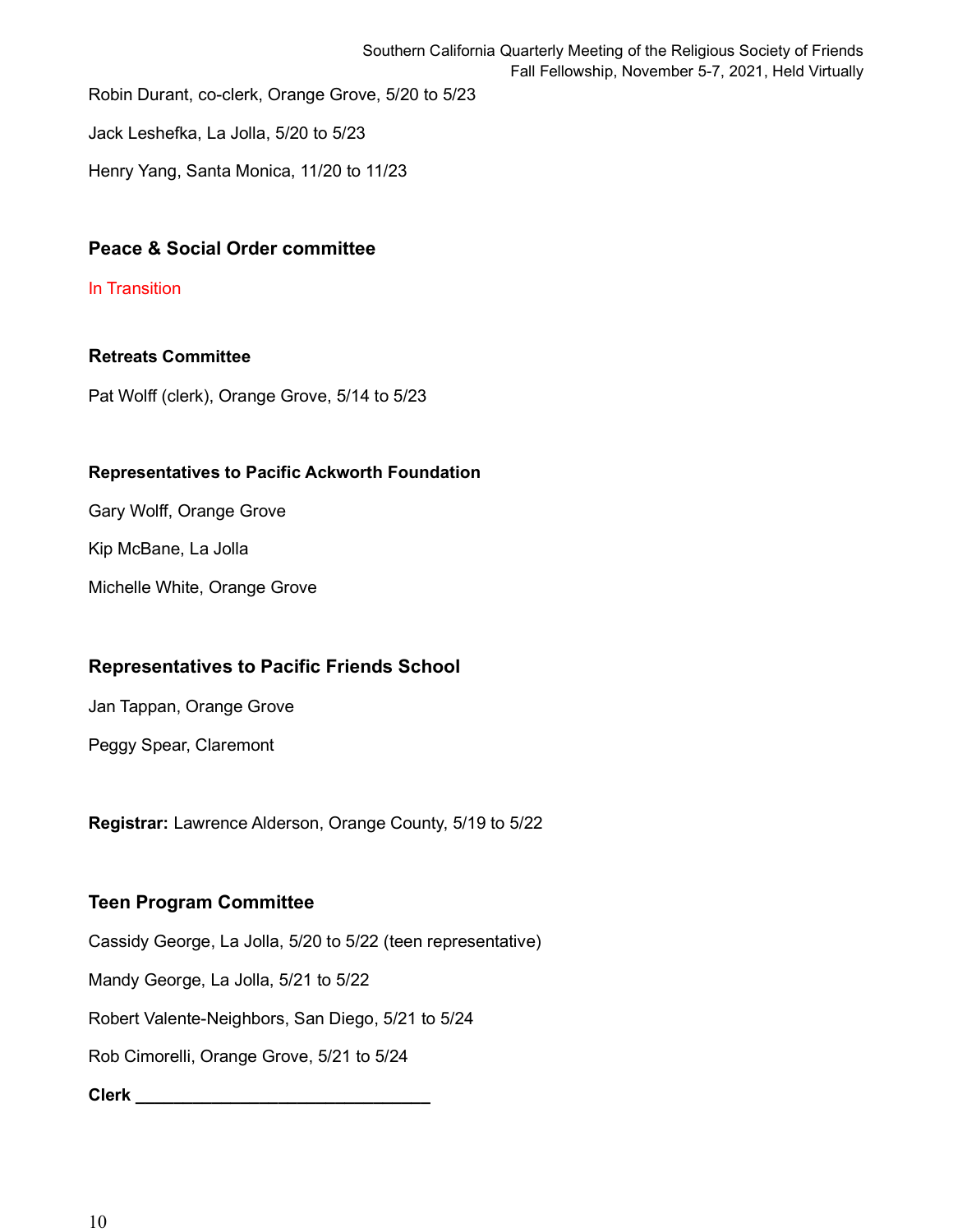# **Nominating Committee**

- Katrina Mason (clerk), Claremont, 5/16 to 5/22
- Betty Guthrie, Orange County, 5/17 to 5/23
- Trudy Freidel, Inland Valley, 5/19 to 5/22
- Susana Cervantes, La Jolla, 11/21 to 5/23
- Mary Jo Housman, San Diego, 5/21 to 5/23

# **Ad Hoc Website Committee Appointed by the Clerks' Committee**

Jane Blount, La Jolla, Convenor Kerwin Flowers, La Jolla, Mitchel Cox, Orange Grove

**Attachment 2b Approved Slate of Officers and Committee Members**

# **Southern California Quarterly Meeting Roster of Officers and Committee Members as of 11/07/21**

# **OFFICERS**

**Clerk:** Jane Blount, La Jolla, 5/20 to 5/23

| Recording clerk: |  |
|------------------|--|
|------------------|--|

**Treasurer:** Gary Wolff, Orange Grove, 11/19 to 5/23

Assistant to the Clerk : **Assistant** to the Clerk :

| <b>Directory Clerk:</b> |  |
|-------------------------|--|
|-------------------------|--|

**Webmaster:** \_\_\_\_\_\_\_\_\_\_\_\_\_\_\_\_\_\_\_\_\_\_\_

# **COMMITTEES**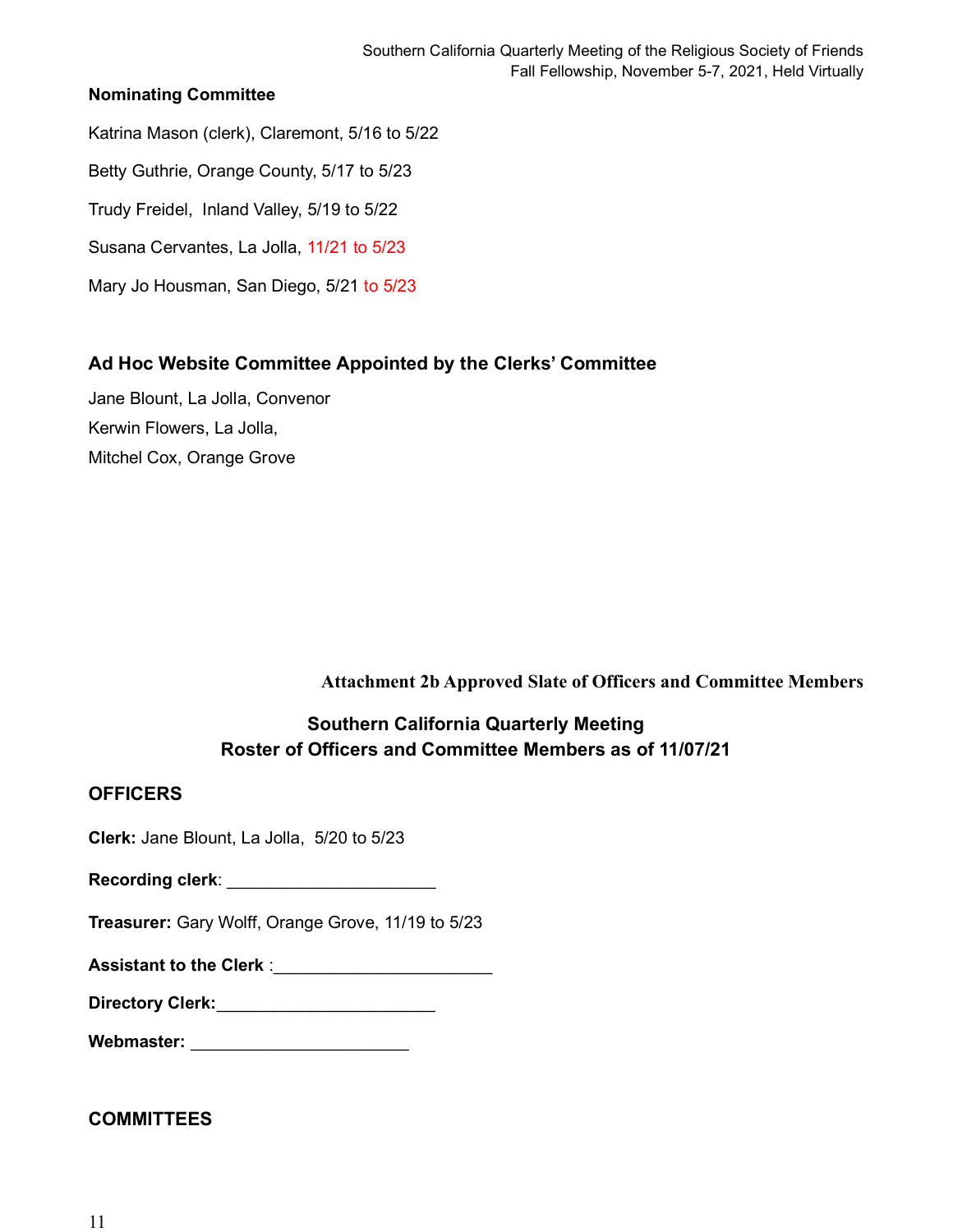# **Arrangements**

Peggy Craik (clerk), Orange Grove 5/18 to 5/24

Judi Oehmen, Santa Monica. 11/21 to 11/24

# **Children's Program Committee**

Kate Connell (convenor), Santa Barbara, 5/19 to 5/22 Robin Durant, Orange Grove, 2020 to 2023 Louise Sherikar, Orange County, 11/2020 to 11/2023

# **Finance Committee**

Rebecca Searl (clerk), Santa Monica, 5/20 to 5/23 Bill Brock, San Diego, 5/21 to 5/24 Kip McBane, La Jolla, 5/21 to 5/22 Dan Strickland, Orange Grove, 11/21 to 11/24 Gary Wolff (ex officio)

# **Ministry and Counsel committee**

Gail Thomas, Santa Monica, co-clerk, 8/16 to 5/22 Stan Searl, Santa Monica, 5/17 to 5/23 Elva Carter, Inland Valley, 5/18 to 5/24 Cate Wilson, Orange Grove, 5/21 to 5/24 Will Barclay, Inland Valley, 5/21 to 5/24 Robin Durant, co-clerk, Orange Grove, 5/20 to 5/23 Jack Leshefka, La Jolla, 5/20 to 5/23 Henry Yang, Santa Monica, 11/20 to 11/23

# **Peace & Social Order committee**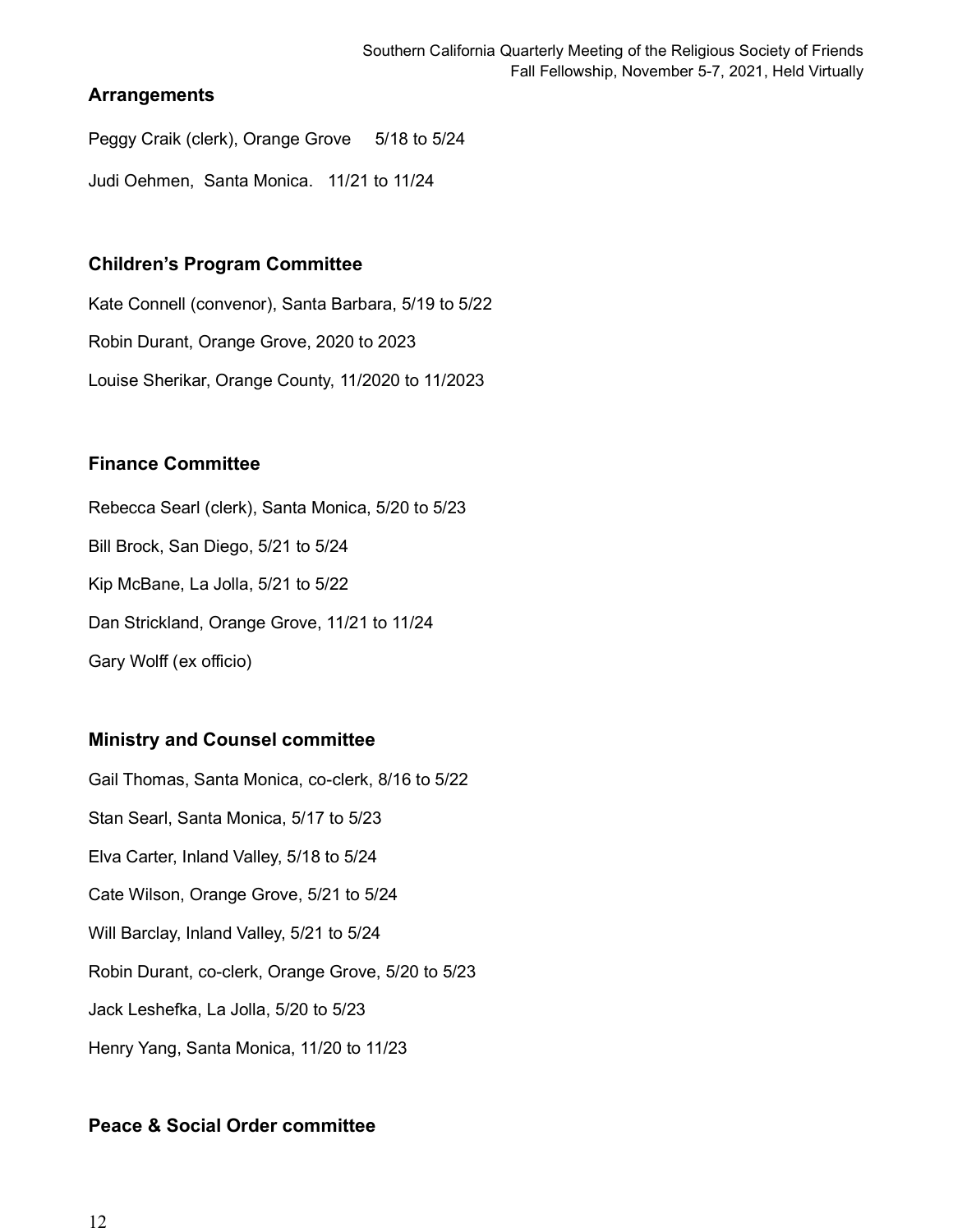In Transition

### **Retreats Committee**

Pat Wolff (clerk), Orange Grove, 5/14 to 5/23

#### **Representatives to Pacific Ackworth Foundation**

Gary Wolff, Orange Grove

Kip McBane, La Jolla

Michelle White, Orange Grove

### **Representatives to Pacific Friends School**

Jan Tappan, Orange Grove

Peggy Spear, Claremont

**Registrar:** Lawrence Alderson, Orange County, 5/19 to 5/22

# **Teen Program Committee**

Cassidy George, La Jolla, 5/20 to 5/22 (teen representative) Mandy George, La Jolla, 5/21 to 5/22 Robert Valente-Neighbors, San Diego, 5/21 to 5/24 Rob Cimorelli, Orange Grove, 5/21 to 5/24 **Clerk \_\_\_\_\_\_\_\_\_\_\_\_\_\_\_\_\_\_\_\_\_\_\_\_\_\_\_\_\_\_\_**

#### **Nominating Committee**

Katrina Mason (clerk), Claremont, 5/16 to 5/22 Betty Guthrie, Orange County, 5/17 to 5/23 Trudy Freidel, Inland Valley, 5/19 to 5/22 Susana Cervantes, La Jolla, 11/21 to 5/23 Mary Jo Housman, San Diego, 5/21 to 5/23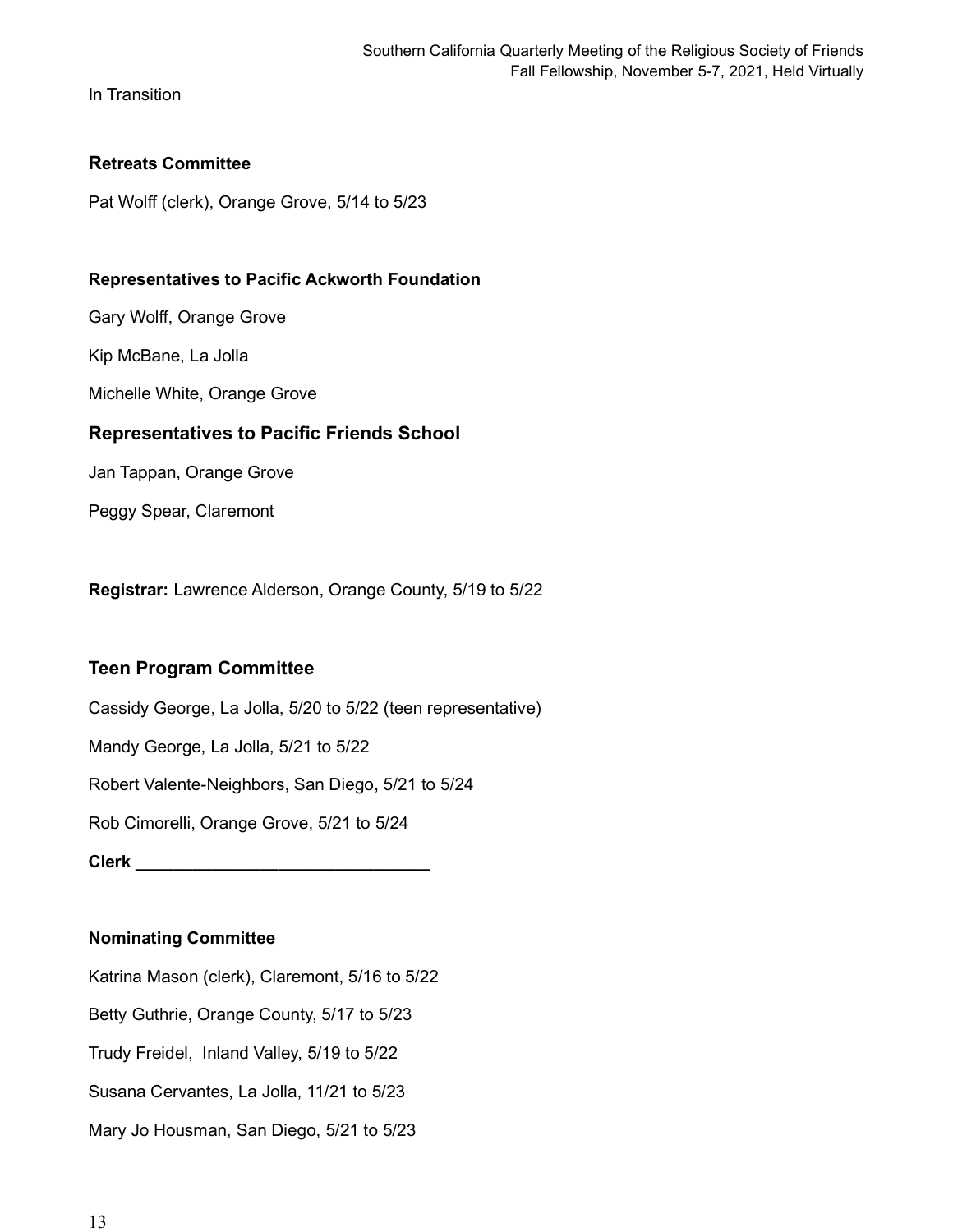# **Ad Hoc Website Committee Appointed by the Clerks' Committee**

Jane Blount, La Jolla, Convenor Kerwin Flowers, La Jolla, Mitchel Cox, Orange Grove

**Attachment 3 Finance Committee Report**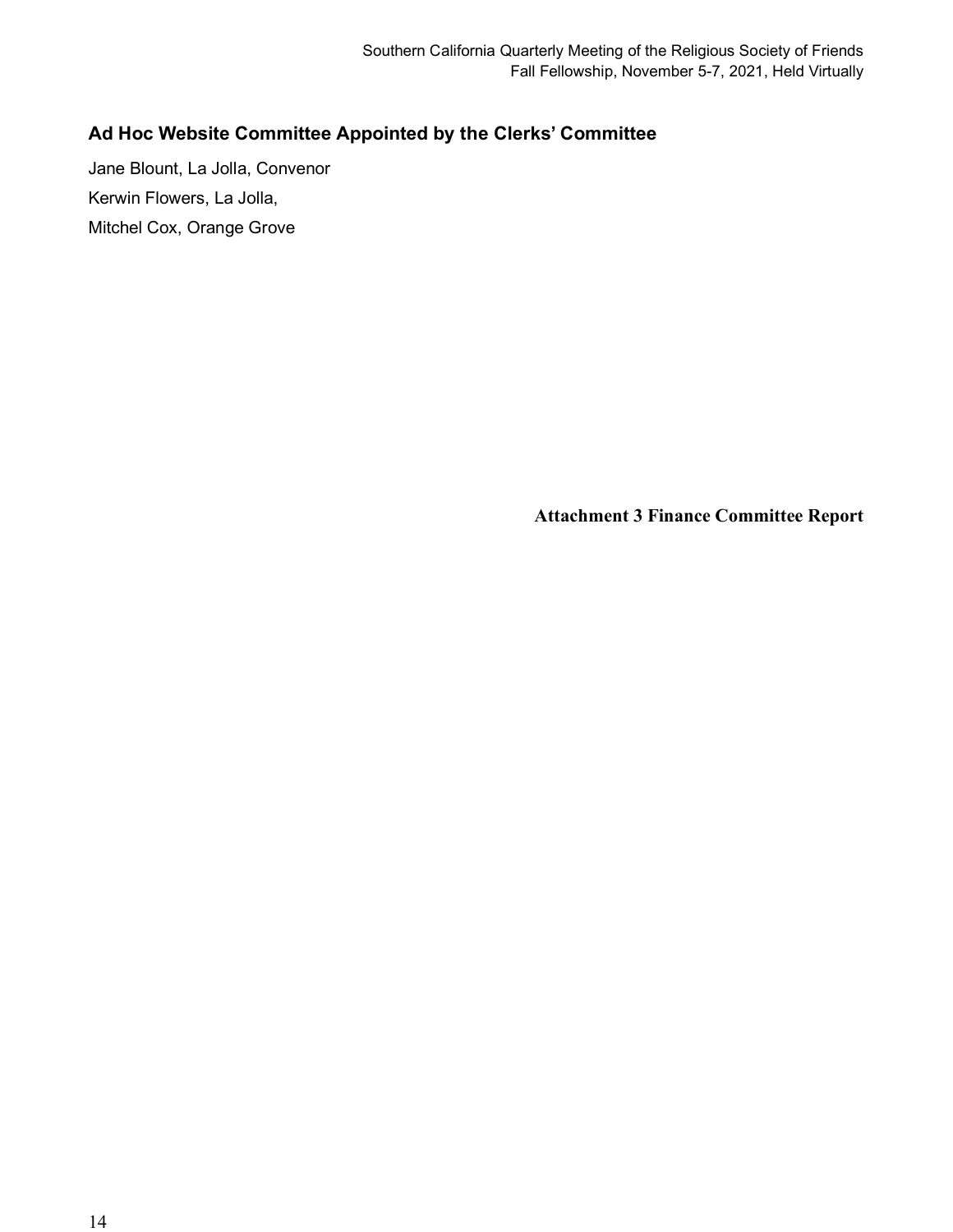# **Attachment 4 Clerk's Report**

# **Clerk's Report FF 2021, 11th Month 7th day**

This year, as presiding clerk of Southern California Quarterly Meeting, has been one of focused attention, space holding, on-going work of supporting, learning and letting go.

Committees and clerks have made significant progress on revising the Job Descriptions Handbook. 50% of the job descriptions have been updated, some may not need any revisions. Some roles may need to be laid down. The clerks' committee will look at what may need to be laid down and bring those roles and/or committees to the body at Spring Gathering.

I'm deeply grateful for the efforts that the Children's and Teen Program Committees have put forward to gather and support our youth. Zoom burnout for kids and teens is real which is why it was wonderful that an in person gathering happened for families in October at the Stone Pantry Orchard in Oak Glen, CA.

I've witnessed the Quarter's Peace and Social Order Committee exist, resting perhaps, without a clerk since this past spring. I'm aware that at least two Monthly Meetings in our Quarter do not currently have active Peace and Social Order Committees while other Monthly Meetings Peace and Social Concerns Committees are vitally alive. We will be meeting over lunch today to reflect on the role and structure of Peace and Social Order within our Quarter. Some Friends have ideas, please join us.

I've witnessed at a distance the effortful and meaningful work being done by a group of Friends, the Southern California Racial Justice Network, who are seeking to hold Racial Justice up to the light with their monthly zoom meetings. This work is important, heartful, hard and in need of continued support and light as they seek clarity on their mission and vision and role within our Quarter and world.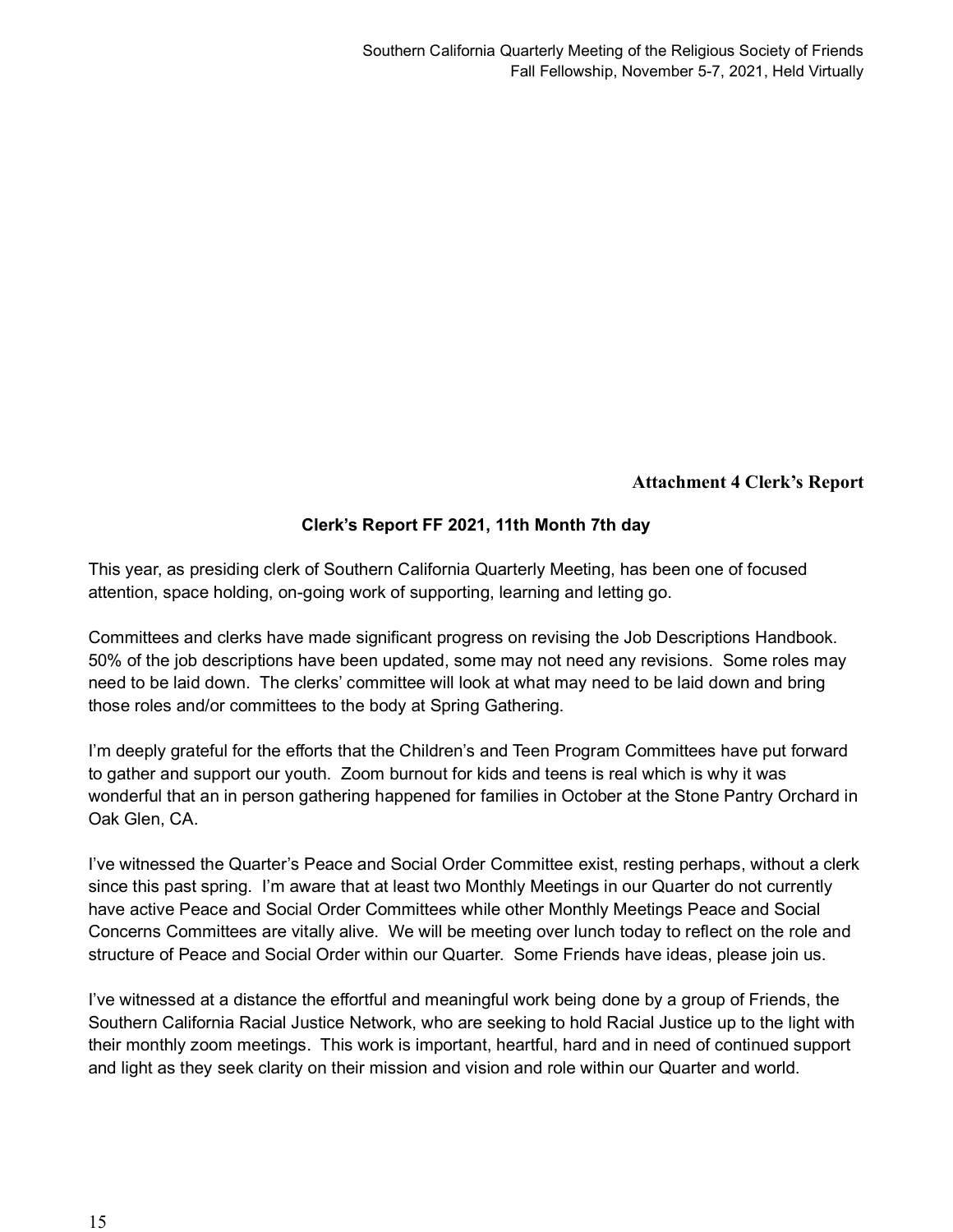Southern California Quarterly Meeting of the Religious Society of Friends Fall Fellowship, November 5-7, 2021, Held Virtually

I've witnessed the steady, grounded presence and contributions from the treasurer, the Finance, Ministry and Counsel, and Nominating Committees in doing the work of the Quarter to keep us moving forward with integrity and Light. I'm grateful for their kind, competent and cheerful work.

I'm thrilled that the small Ad Hoc Website Committee has been able to give our website new life and energy. Sharon Gates was an integral member of that committee and her organizational prowess is present on the site. It's a work in progress with room for expansion.

There are still gaps in the slate of officers. I'm keenly aware of the lack of an assistant to the clerk yet I'm grateful that I actually enjoy doing administrative and organizational work myself but I need to be mindful that I don't take on too much. I do, however, continue to feel supported in my role as a Friend in leadership/servership positions within my own Monthly Meeting as well as the Quarter. One of the ways that support showed up was a poem by the 14th century Persian poet Hafiz from a Friend arriving in my inbox. Here's the last stanza

O keep squeezing drops of the Sun From your prayers and work and music

And from your companions' beautiful laughter And from the most insignificant movements Of your own holy body.

Now, sweet one, Be wise. Cast all your votes for Dancing!

I look forward to the time when we can once again meet in person for Fall Fellowship and do some contra dancing together.

In peace, service & joy,

Jane Blount, SCQM Presiding Clerk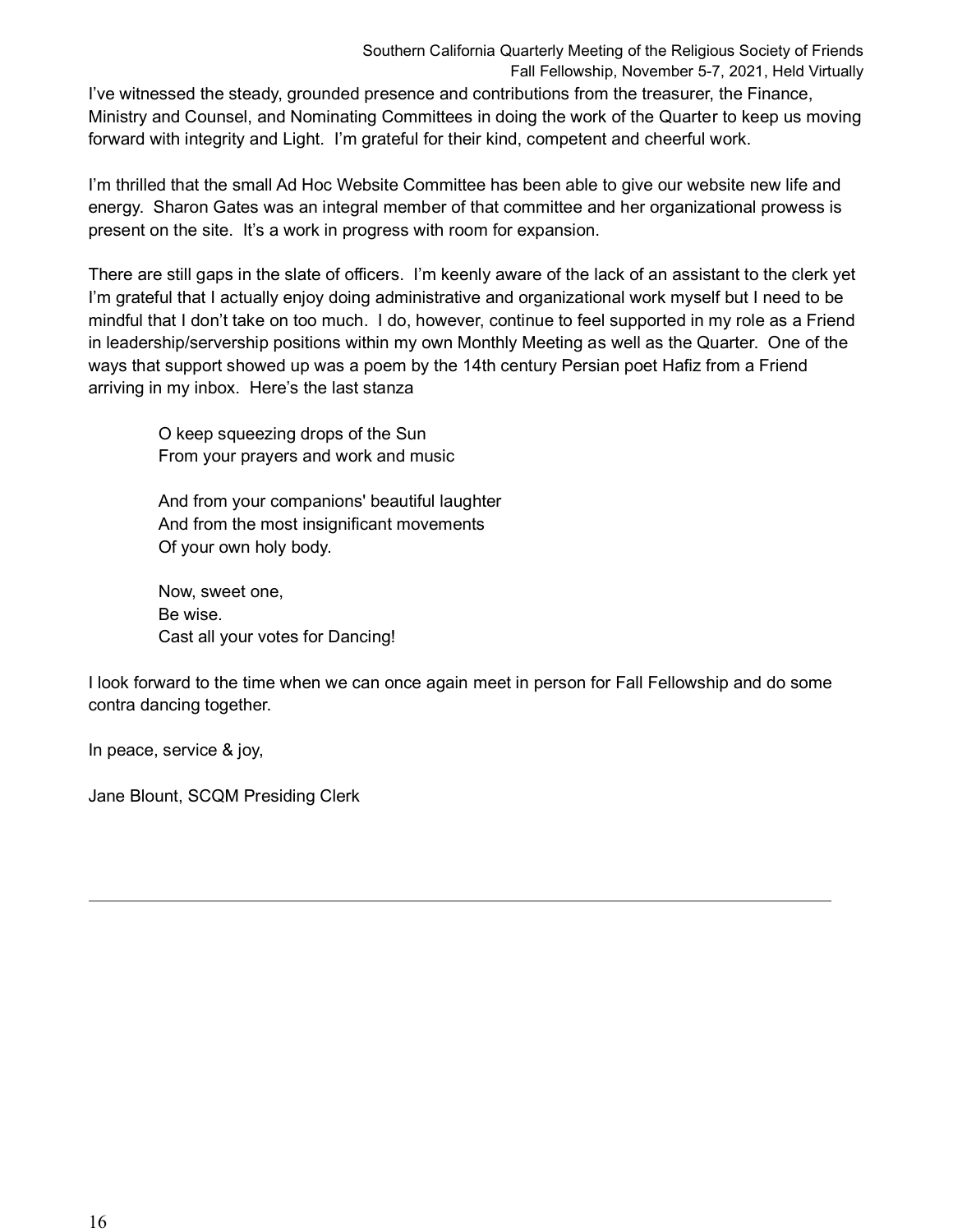**Attachment 5 Silent Retreat Committee Report**

# **FRIENDS' SILENT RETREAT REPORT**

# **Southern California Quarterly Meeting**

# **November 5-7, 2021**

The Twenty-Fourth Annual Friends Silent Retreat was held via the Zoom platform on Friday, September 3<sup>rd</sup> through Saturday September 4<sup>th</sup> 2021. We also offered an optional extended retreat from Saturday evening through Sunday, Sept. 5<sup>th.</sup> The theme this year was: "Recreating Our Lives in Transformative Light"

**Participants** included twenty-four Friends from SCQM meetings, two from Redwood Forest Meeting, one from Mexico, one from Baltimore and one from Idaho. There were 27 women and 2 men. One was between the ages of 20 and 45, eleven between 45-65, and seventeen over 66. This was the first Silent Retreat for four Friends. Seventeen attended the extended retreat.

**Program:** To help participants prepare for a silent retreat at home, we provided several handouts which included suggestions on how to create a sacred space, queries to help Friends make a firm intention to avoid distractions, and several supplemental readings to enrich the retreat experience.

We offered opening and closing worship sharing sessions, two Meetings for Worship, a Meeting for Healing and three workshops: Morning Pages, Nature Journaling and Writing in the Light. In addition, we sent out handouts on meditation practices that one could do alone and a link to a Tai-Chi Chakra video.

**Evaluation:** Participants were positive about the retreat although Zoom burnout was very apparent this year. Having the worship sharing groups in breakout rooms provided more time for individual sharing but several Friends missed our traditional opening and closing with all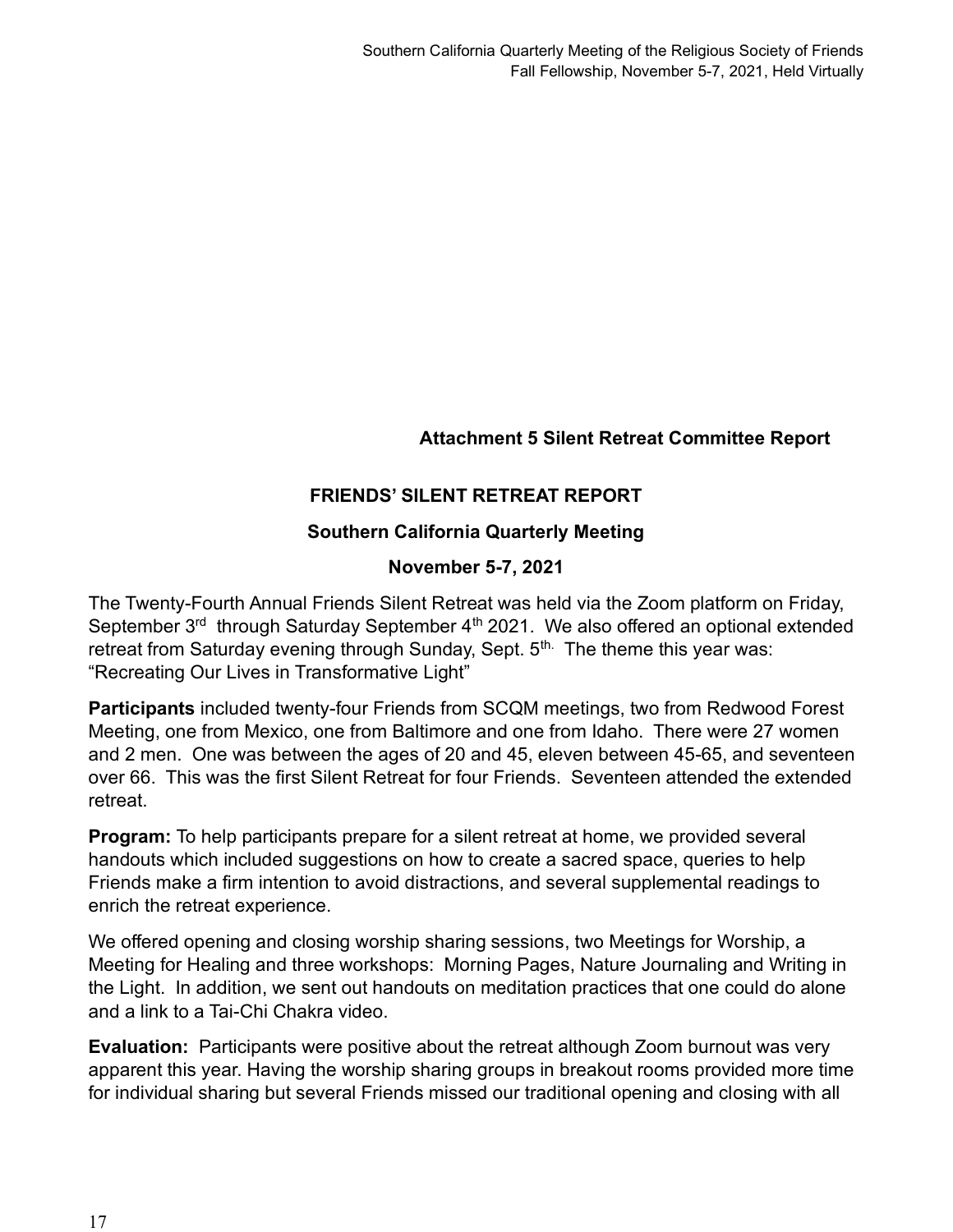the participants. Many expressed a hope that we will be able to meet in person next year. We felt the loss of several younger Friends who attended the previous year.

We employed a Friend to act as Zoom host and were gratified that all went well and that there were no major technical glitches.

**Finances:** This year, we asked for a \$25 donation and received 15 donations.

After last year's retreat, we were in unity to give a \$100 donation to Holy Spirit Retreat Center for the use of their Tai Chi video and \$500 to Ben Lomond to help with their fire damage.

Our current balance is \$2510.73

**Friends' Silent Retreat Committee**: Judy Leshefka, Judith Favor, Jack Leshefka, Monica Faulkner, Robin Durant and Maggie Hutchinson

# **Attachment 6 Treasurer's Report**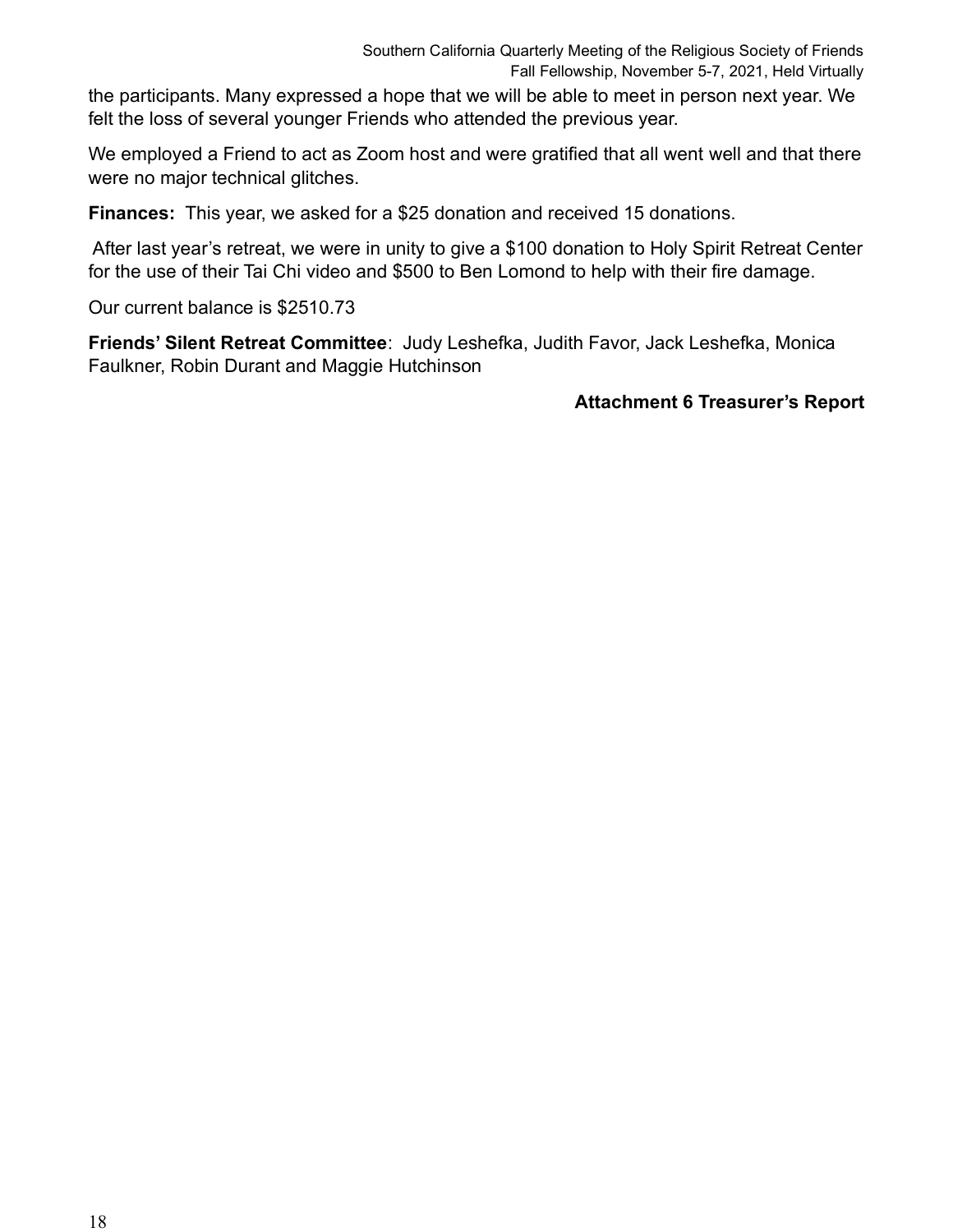# **Southern California Quarterly Meeting of the Religious Society of Friends, Inc.**

# **2021 Fall Gathering - Treasurer's Report November 7, 2021**

Since the Spring Gathering, there has been little activity:

- All accounts (Interfaith Federal Credit and PayPal) have been reconciled through September 30, 2021.
- Assisted the Finance Committee in developing an Investment Policy for the Peters Memorial Fund. Drafted a corporate resolution to implement the Investment Policy if the Quarterly Meeting approves.

Plans for the coming months:

- If the Quarter approves the Investment Policy and corporate resolution, establish an investment account with Friends Fiduciary Corporation and transfer the remaining funds from the Peters Memorial Fund into that account based on the Investment Policy.
- Request annual donations from our constituent monthly meetings based on membership size with a suggested donation of \$10 per member.

Attachments:

- Income and Expense Report, May 1, 2018 through April 18, 2021
- Balance Sheet, As of September 30, 2021

Gary A. Wolff, Treasurer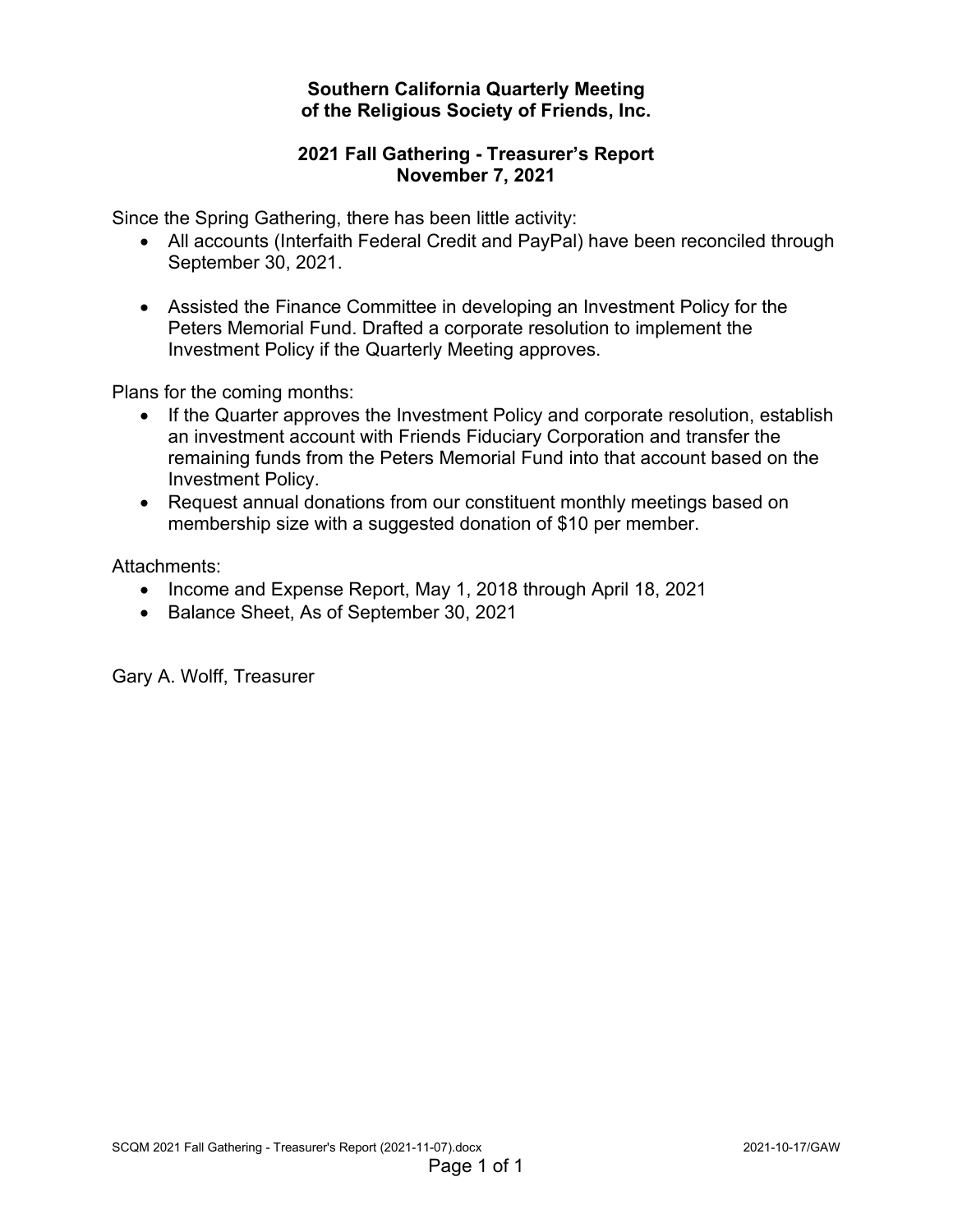# Southern California Quarterly Meeting (SCQM) 10-17-21 Balance Sheet

As of September 30, 2021

|                                       | Sep 30, 21       |
|---------------------------------------|------------------|
| <b>ASSETS</b>                         |                  |
| <b>Current Assets</b>                 |                  |
| <b>Checking/Savings</b>               |                  |
| Cash                                  |                  |
| Interfaith Fed CU - Checking          | 1,026            |
| <b>Interfaith Fed CU - Savings</b>    | 90.624<br>156    |
| PayPal                                | 16               |
| <b>Petty Cash and Postage Stamps</b>  |                  |
| <b>Total Cash</b>                     | 91,822           |
| <b>Total Checking/Savings</b>         | 91,822           |
| <b>Accounts Receivable</b>            |                  |
| <b>Accounts Receivable</b>            | 210              |
| <b>Total Accounts Receivable</b>      | 210              |
| <b>Other Current Assets</b>           |                  |
| <b>Deposit, Conference Facility</b>   | 1,000            |
| <b>Total Other Current Assets</b>     | 1,000            |
| <b>Total Current Assets</b>           | 93,032           |
| <b>TOTAL ASSETS</b>                   | 93,032           |
| <b>LIABILITIES &amp; EQUITY</b>       |                  |
| Equity<br><b>Peters Memorial Fund</b> |                  |
| <b>Opening Balance Equity</b>         | 72,596<br>15,844 |
| <b>Retained Earnings</b>              | (7, 238)         |
| <b>Release of Restricted Funds</b>    | 11,796           |
| <b>Net Income</b>                     | 34               |
| <b>Total Equity</b>                   | 93,032           |
| <b>TOTAL LIABILITIES &amp; EQUITY</b> | 93,032           |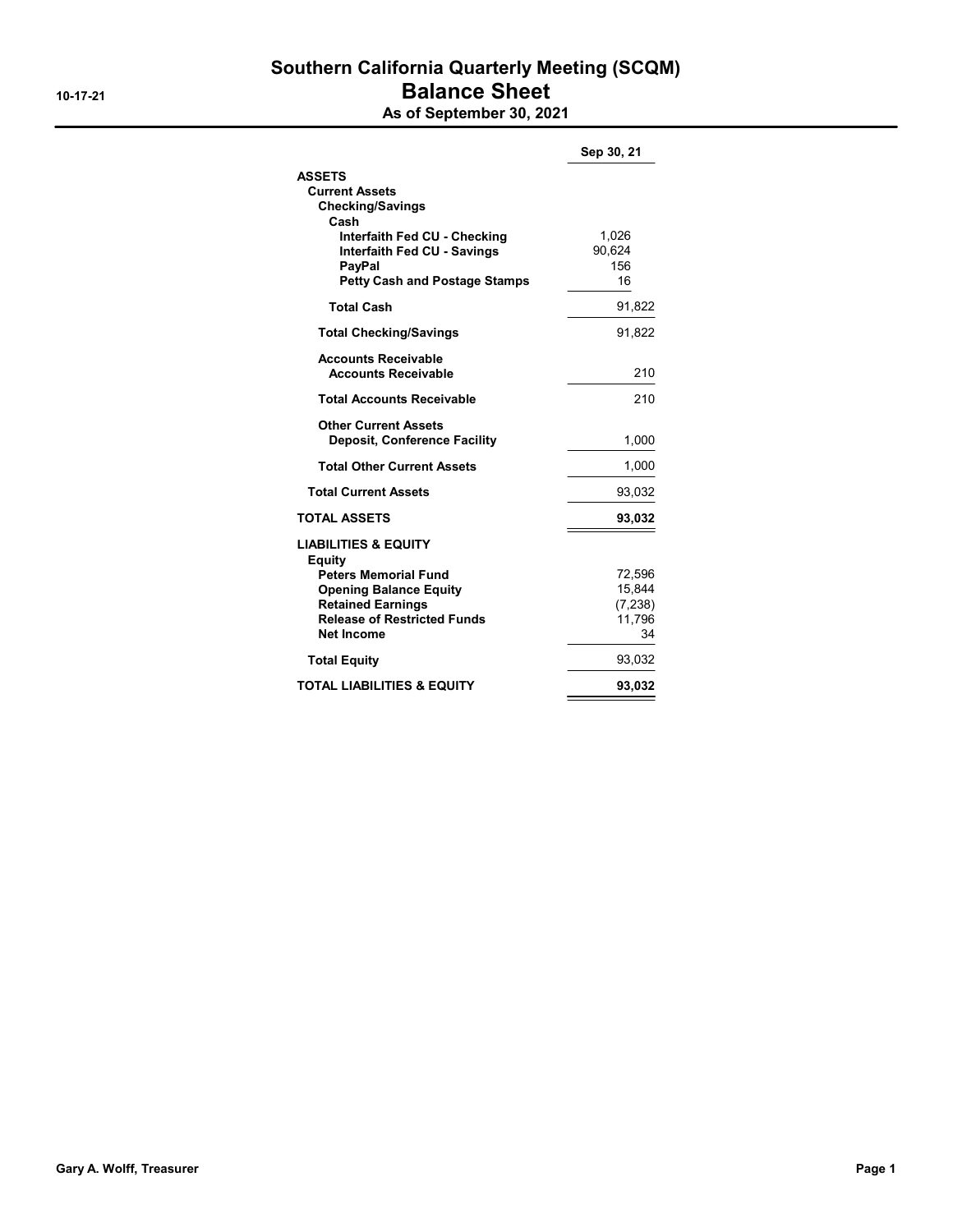# Southern California Quarterly Meeting (SCQM) October 17, 2021 **Income and Expense** June 2018 through September 2021

|                                                                                   | Jun '18 - May 19 | Jun '19 - May 20 | Jun '20 - May 21 | Jun - Sep 21 | <b>TOTAL</b>    |
|-----------------------------------------------------------------------------------|------------------|------------------|------------------|--------------|-----------------|
| <b>Ordinary Income/Expense</b>                                                    |                  |                  |                  |              |                 |
| <b>Income</b>                                                                     |                  |                  |                  |              |                 |
| <b>Meeting Donations</b>                                                          | 3,218            | 3,471            | 1,550            | 0            | 8,239           |
| <b>Donations (Individuals)</b>                                                    | 80               | 40               | 10               | 0            | 130             |
| <b>Conference Attendance Fees</b><br><b>Interest Earned</b>                       | 9,697<br>1,039   | 7,708<br>947     | 2,782<br>73      | 179<br>30    | 20.366<br>2,089 |
|                                                                                   |                  |                  |                  |              |                 |
| <b>Total Income</b>                                                               | 14,035           | 12,165           | 4,415            | 209          | 30,824          |
| <b>Expense</b><br><b>Committee and Officer Expenses</b><br><b>Presiding Clerk</b> |                  |                  |                  |              |                 |
| <b>Administrative Assistant</b>                                                   | 0                | 570              | 900              | 0            | 1,470           |
| <b>Total Presiding Clerk</b>                                                      | $\mathbf 0$      | 570              | 900              | $\mathbf 0$  | 1,470           |
| <b>Ministry and Counsel</b>                                                       | 35               | 0                | 0                | 0            | 35              |
| <b>Treasurer</b>                                                                  | $\mathbf 0$      | 60               | 71               | 0            | 131             |
| <b>Total Committee and Officer Expe</b>                                           | 35               | 630              | 971              | 0            | 1,636           |
| <b>Conferences and Meetings</b><br><b>Fall Fellowship</b>                         |                  |                  |                  |              |                 |
| <b>Supplies and Snacks</b>                                                        | 39               | 0                | 0                | 0            | 39              |
| <b>Children's Program</b>                                                         | $\Omega$         | 134              | 0                | 0            | 134             |
| <b>Speakers</b>                                                                   | 1,493            | 0                | 1,084            | 0            | 2,577           |
| <b>Entertainment</b>                                                              | 800              | 1,000            | 500              | 0            | 2,300           |
| Food                                                                              | 6,270            | 4,330            | 0                | 0            | 10,600          |
| <b>Facilities</b>                                                                 | 4,210            | 8,580            | 550              | 0            | 13,340          |
| <b>Total Fall Fellowship</b>                                                      | 12,812           | 14,044           | 2,134            | 0            | 28,990          |
| <b>Total Conferences and Meetings</b>                                             | 12,812           | 14,044           | 2,134            | 0            | 28,990          |
| <b>Peters Memorial Fund projects</b>                                              | 1,000            | 1,493            | 0                | 0            | 2,493           |
| <b>Filing Fees</b>                                                                | 25               | 5                | 325              | $\Omega$     | 355             |
| <b>Insurance Expense</b>                                                          |                  |                  |                  |              |                 |
| <b>General Liability Insurance</b>                                                | 248              | 221              | 161              | 0            | 630             |
| <b>Total Insurance Expense</b>                                                    | 248              | 221              | 161              | $\mathbf 0$  | 630             |
| <b>Technology Services</b>                                                        | 16               | 251              | 18               | 175          | 461             |
| <b>Financial Service Charges</b>                                                  | 30               | 35               | 15               | 0            | 80              |
| <b>Total Expense</b>                                                              | 14,166           | 16,679           | 3,623            | 175          | 34,644          |
| <b>Net Ordinary Income</b>                                                        | (132)            | (4, 514)         | 791              | 34           | (3,821)         |
| <b>Other Income/Expense</b><br><b>Other Income</b>                                |                  |                  |                  |              |                 |
| <b>Special Event</b>                                                              | 0                | 0                | (305)            | 0            | (305)           |
| <b>Total Other Income</b>                                                         | $\pmb{0}$        | $\pmb{0}$        | (305)            | 0            | (305)           |
| <b>Net Other Income</b>                                                           | 0                | $\pmb{0}$        | (305)            | $\pmb{0}$    | (305)           |
| Net Income                                                                        | (132)            | (4, 514)         | 486              | 34           | (4, 126)        |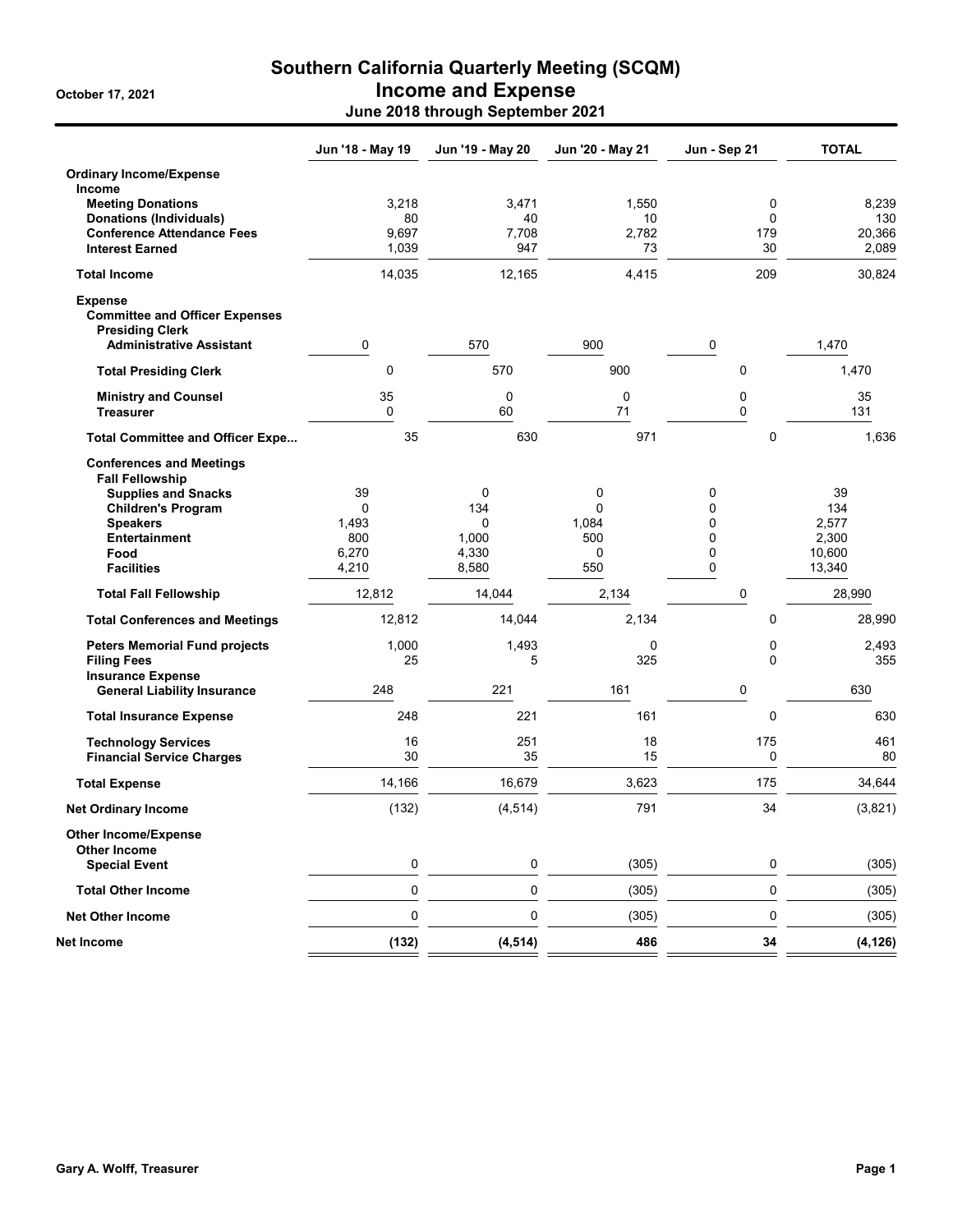# Finance Committee Report to Fall Fellowship 11/6/2021

Finance Committee has continued to meet monthly via Zoom, continuing the solid work initiated by our clerk last year, Sharon Gates. Finance Committee has a full complement of members this year, including Gary Wolff, Treasurer, Orange Grove; Bill Brock, San Diego; Kip McBane, La Jolla; Dan Strickland, Orange Grove; Rebecca Searl, Committee Clerk, Santa Monica.

Finance Committee has moved forward with a number of projects initiated last year, has approved 3 Minutes, and now needs to request approval of the full Quarter here at Fall Fellowship so that we can continue implementing the new arrangements related to the Peters Memorial Fund.

# Peters Memorial Fund

The Ruth Kleopfer Peters Memorial Fund (Peters Memorial Fund) was established in 2014 to support the spiritual life and to build community in SCQM. This includes supporting children and youth activities and programs, providing resources to enrich SCQM adult programs and activities, and promoting attendance at Quarterly events. The Peters Memorial Fund has supported a number of activities over the years, including speakers and entertainment at Fall Fellowship and intervisitation with Casa de los Amigos. Currently the balance stands at over \$70,000.

# *Investment Policy*

In order to optimize the use of the Peters Memorial Fund, Finance Committee recommends that an investment policy be adopted in order to guide the use of the funds. The Peters Bequest Investment Policy (Attachment 1) documents the expectation that the growth of the fund will support a \$4,000 per year draw into the future. The policy describes the use of 2 accounts dedicated to the Fund, a checking account and an investment account. The policy calls for the use of socially responsible financial institutions. The investment accounts are to be held with Friends Fiduciary, split between the Short Term Investment Fund and the Quaker Growth & Income Fund. The policy describes details of the management of the funds, and a process for policy revision. Finance Committee recommends that the following Minute be approved:

**Minute**: The Peters Bequest Investment Policy (attached) is approved.

# *Corporate Resolution*

In order to manage the funds encompassed by the Peters Memorial Fund, new savings and investment accounts need to be opened. Finance Committee recommends approval of the Corporate Resolution to open accounts at Interfaith Federal Credit Union and Friends Fiduciary Corporation (Attachment 2).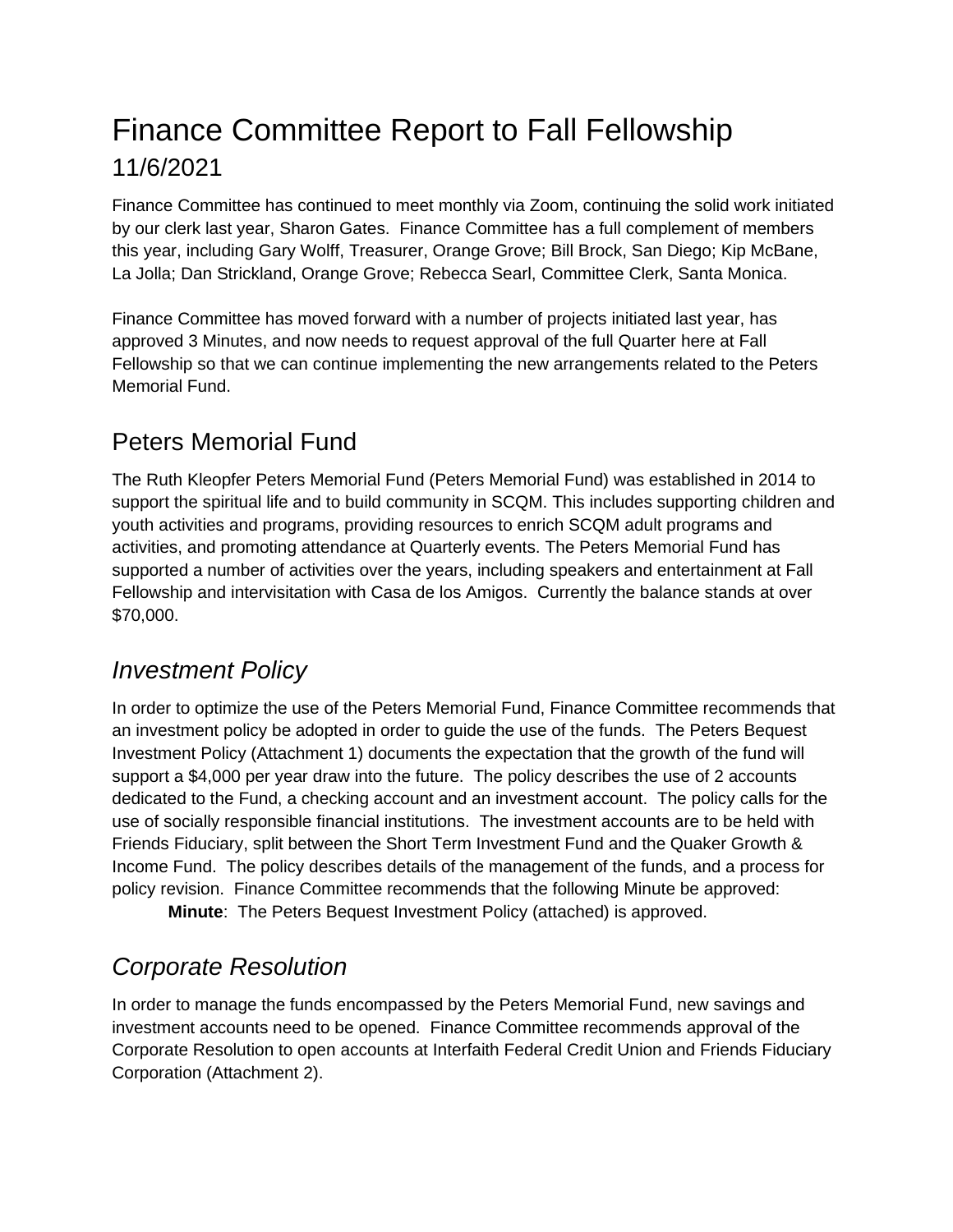**Minute**: The Corporate Resolution to open accounts at Interfaith Federal Credit Union and Friends Fiduciary Corporation (attached) is approved.

Further, the Treasurer will need to move Peters Memorial Funds money from the current accounts, where they are co-mingled with other SCQM money, into the new accounts. Finance Committee recommends that SCQM approve the Minute to authorize the transfers.

**Minute**: The Treasurer is authorized to move the balance of the Peters Fund into accounts separate from the general operating account. The new accounts will be an Interfaith Federal Credit Union checking account and a Friends Fiduciary investment account.

# Job Descriptions

Finance Committee has updated the job descriptions for the Finance Committee and for the Treasurer. These descriptions, as approved by Finance Committee, were presented to the Executive (Clerks') Committee. (Attachment 3)

*Submitted by Rebecca Searl, Clerk of Finance Committee*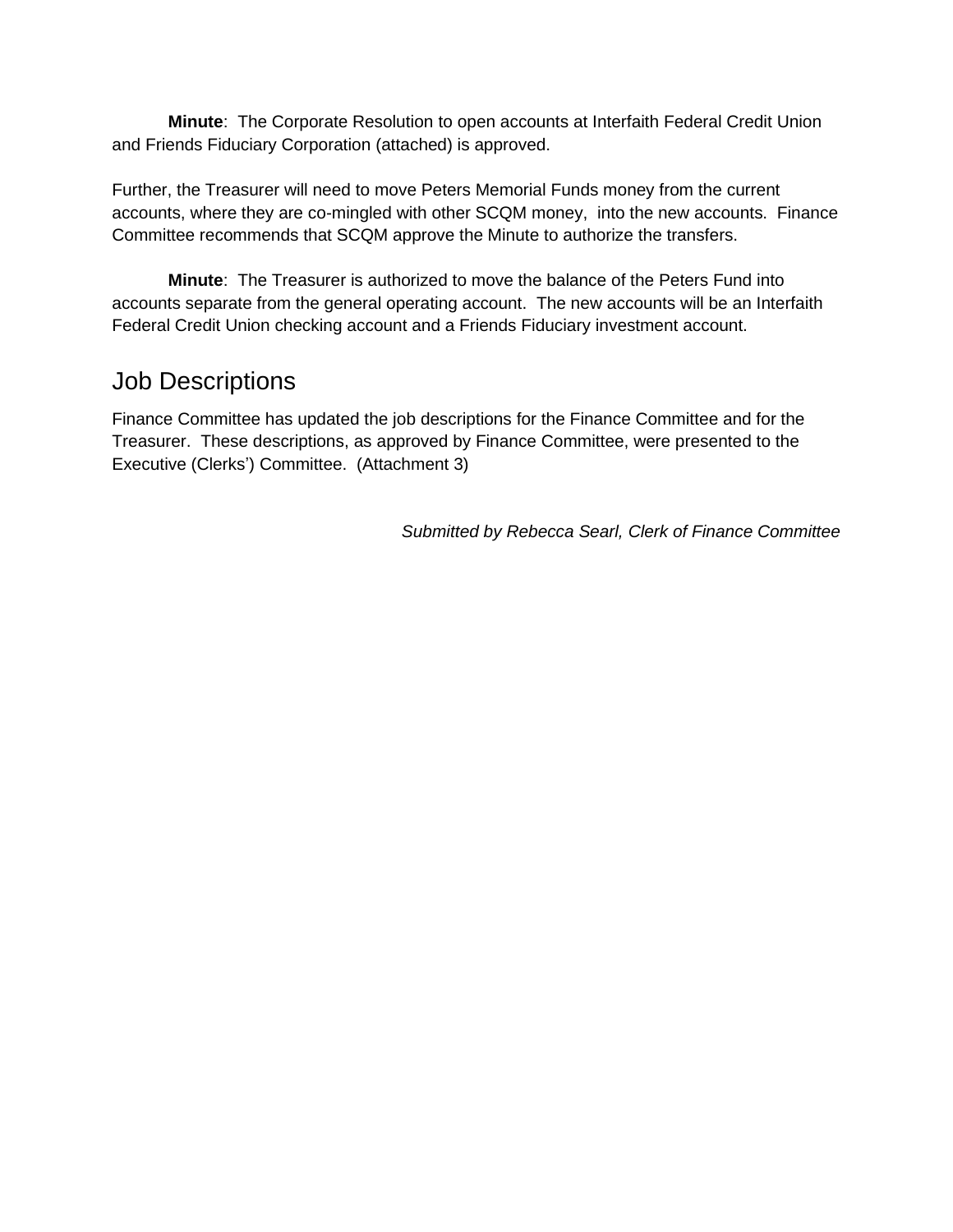#### **Attachment 1 Southern California Quarterly Meeting of the Religious Society of Friends, Inc.**

# **PETERS BEQUEST INVESTMENT POLICY**

### **Introduction**

The purpose of this Investment Policy is to guide the SCQM Treasurer and Finance Committee in making appropriate financial investments to manage the Peters Bequest Fund. The Peters Bequest arrived in two payments: first of \$64,616.95 in March, 2014; second of \$19,775.22 in May, 2015.

The need for this Investment Policy arose because of an unrestricted bequest from Ruanne Peters. The Quarter created the Peters Fund with the expectation that up to \$4,000 per year would be available for making grants. The expectation is that the investment will grow and will support a \$4,000 per year draw in perpetuity.

#### **Finance Committee and Treasurer Responsibilities and Authority**

The Treasurer with the guidance of the Finance Committee shall maintain the following investment accounts:

- Peters Fund Checking Account. Liquidation of assets from the Peters Fund Investment Account will be deposited to the Peters Fund Checking Account. Disbursements for approved purposes of the Peters Fund<sup>1</sup> shall be withdrawn from the Peters Fund Checking Account. The Treasurer will maintain a balance that is only sufficient to cover anticipated expenses for the Peters Fund.
- Peters Fund Investment Account. The Peters Fund Investment Account shall hold the most of the assets of the Peters Fund. As funding requests for the Peters Fund are approved, the Treasurer will liquidate, if necessary, the required assets and transfer the proceeds to the Peters Fund Checking Account for disbursement.

Peters Fund Accounts shall not be commingled with other SCQM accounts.

The Authorized Signers on all institutional financial accounts are the Treasurer, Clerk of Finance Committee, and the Presiding Clerk.

<sup>&</sup>lt;sup>1</sup> In accordance with the Ruth Ann Kloepfler Peters Memorial Fund Request for Funding documentation dated September 3, 2020.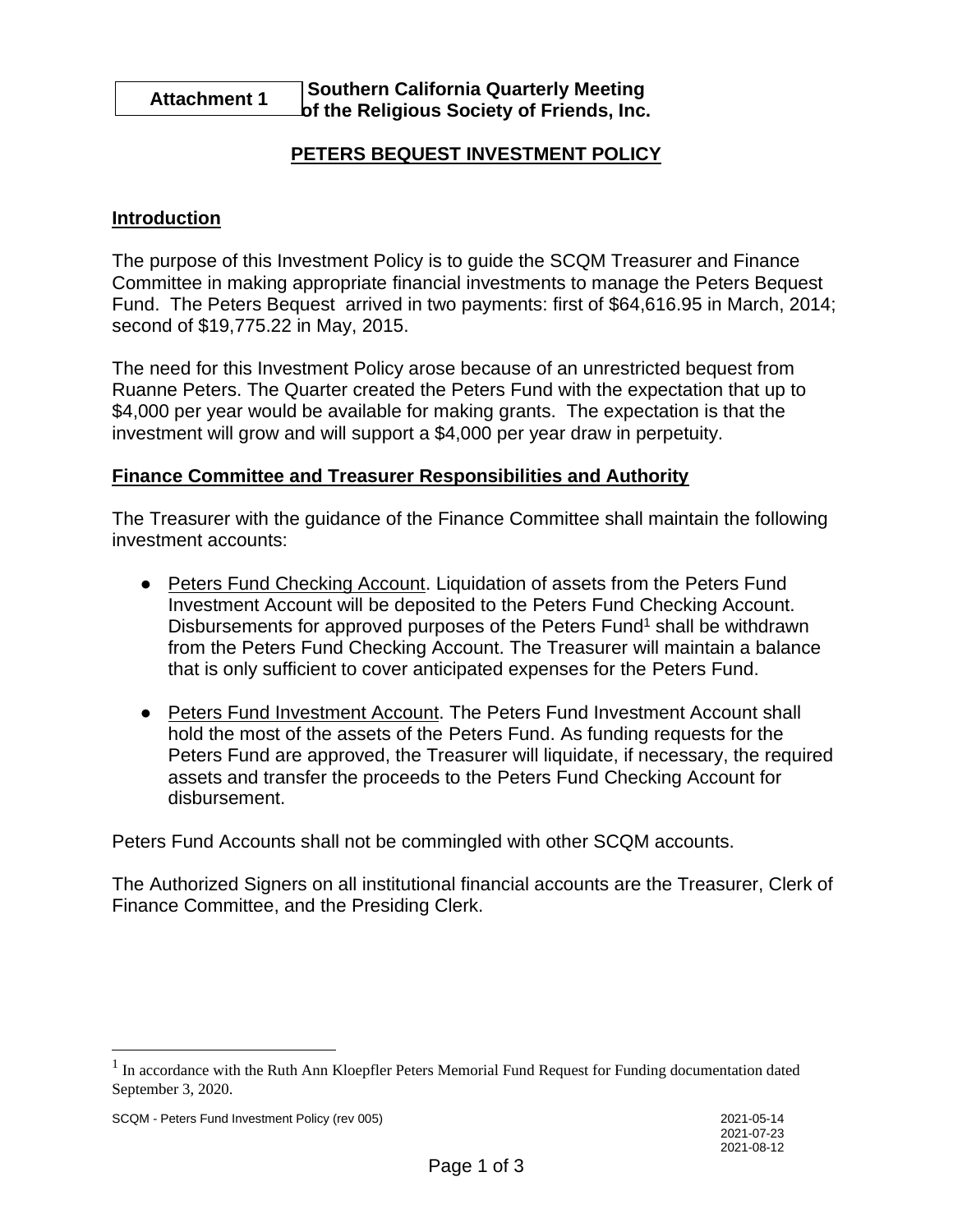# **Socially Responsible Investing**

The Finance Committee understands that SCQM wants to deal with socially responsible financial institutions. Therefore,

- The Peters Fund Checking Account shall be held with Interfaith Federal Credit Union.
- The Peters Fund Investment Accounts shall be held with Friends Fiduciary Corporation.

### **Investment Objectives**

The deposits in the Peters Fund Checking Account shall be insured. The interest earned on these deposits shall be competitive with comparable financial institutions.

The Peters Fund Investment Accounts shall have a long-term investment horizon. It is the goal to achieve a return on investment sufficient to support a withdrawal of \$4,000 per year in perpetuity with managed risk.

At any given time, the value of the Peters Fund shall be the value of the Peters Fund Investment Account plus the value of the Peters Fund Checking Account

# **Asset Allocation**

The asset allocation in among the Peters Fund Investment Accounts shall be as follows:

- Friends Fiduciary Short Term Investment Fund 5%
- Friends Fiduciary Quaker Growth & Income Fund 95%

The Treasurer shall on an annual basis rebalance assets between these two investment funds to maintain the 5% / 95% ratio.

# **Performance Management**

The Treasurer shall on an annual basis report to the Finance Committee the performance of the Peters Fund Investment Accounts.

# **Conflict of Interest**

Conflicts of interest shall be minimized. The Treasurer shall have no direct involvement in the investment decisions of the Interfaith Federal Credit Union nor with Friends Fiduciary Corporation.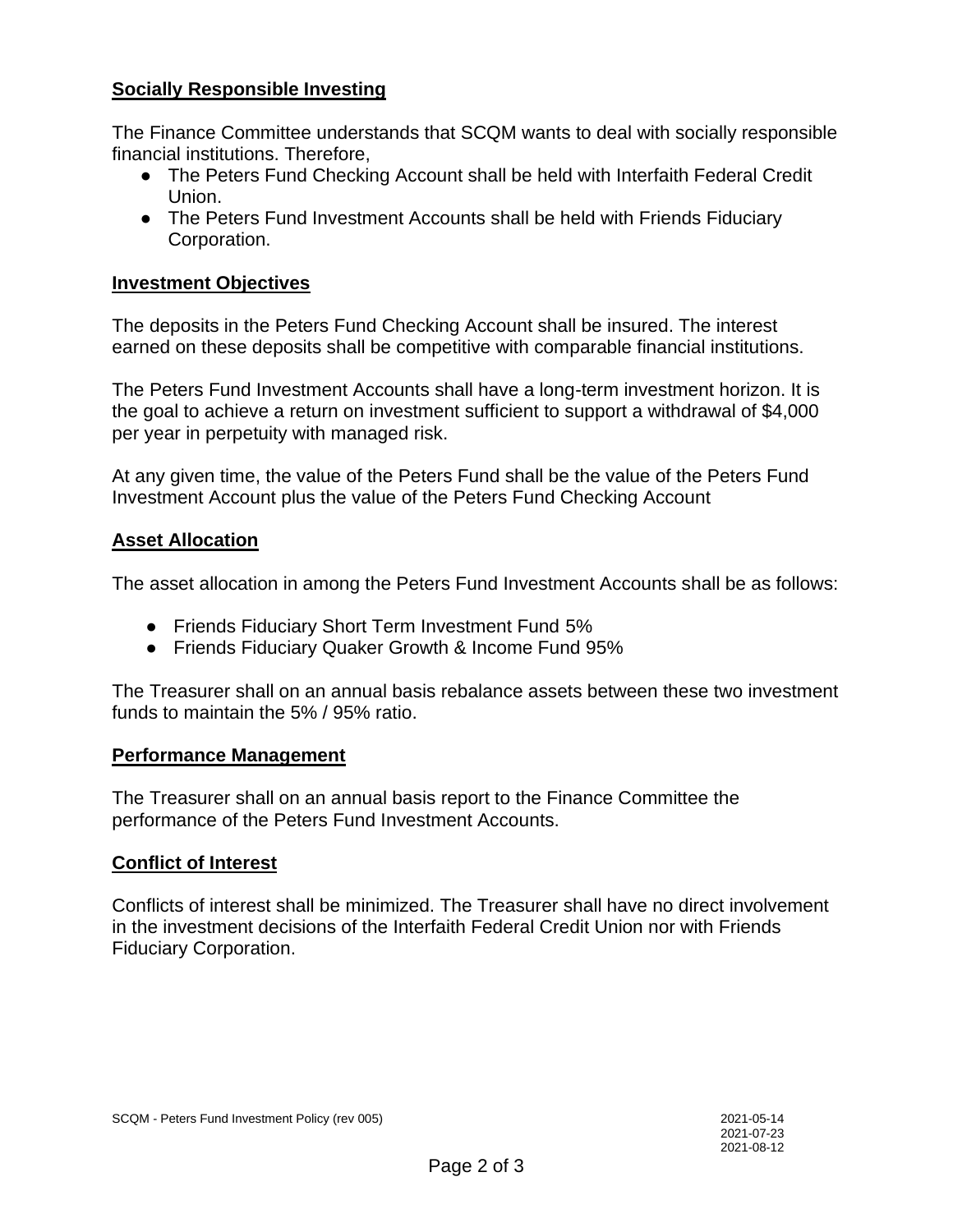# **Investment Policy Revision**

The Investment Policy and subsequent revisions will be developed by the Finance Committee, approved by the Clerks Committee, and brought to the next scheduled SCQM Gathering for consideration and approval. The approved Investment Policy will be available to the Quarter at large.

### **Approvals**

2021-07-23 Approved by the Finance Committee 2021-08-12 Approved by the Clerks Committee 2021-xx-xx

### **Revision History**

2020-08-10: Initial draft outline 2021-01-11: 2nd draft 2021-03-08: 3rd draft 2021-05-14: 4th draft 2021-07-23: 5th draft 2021-08-12: 6<sup>th</sup> draft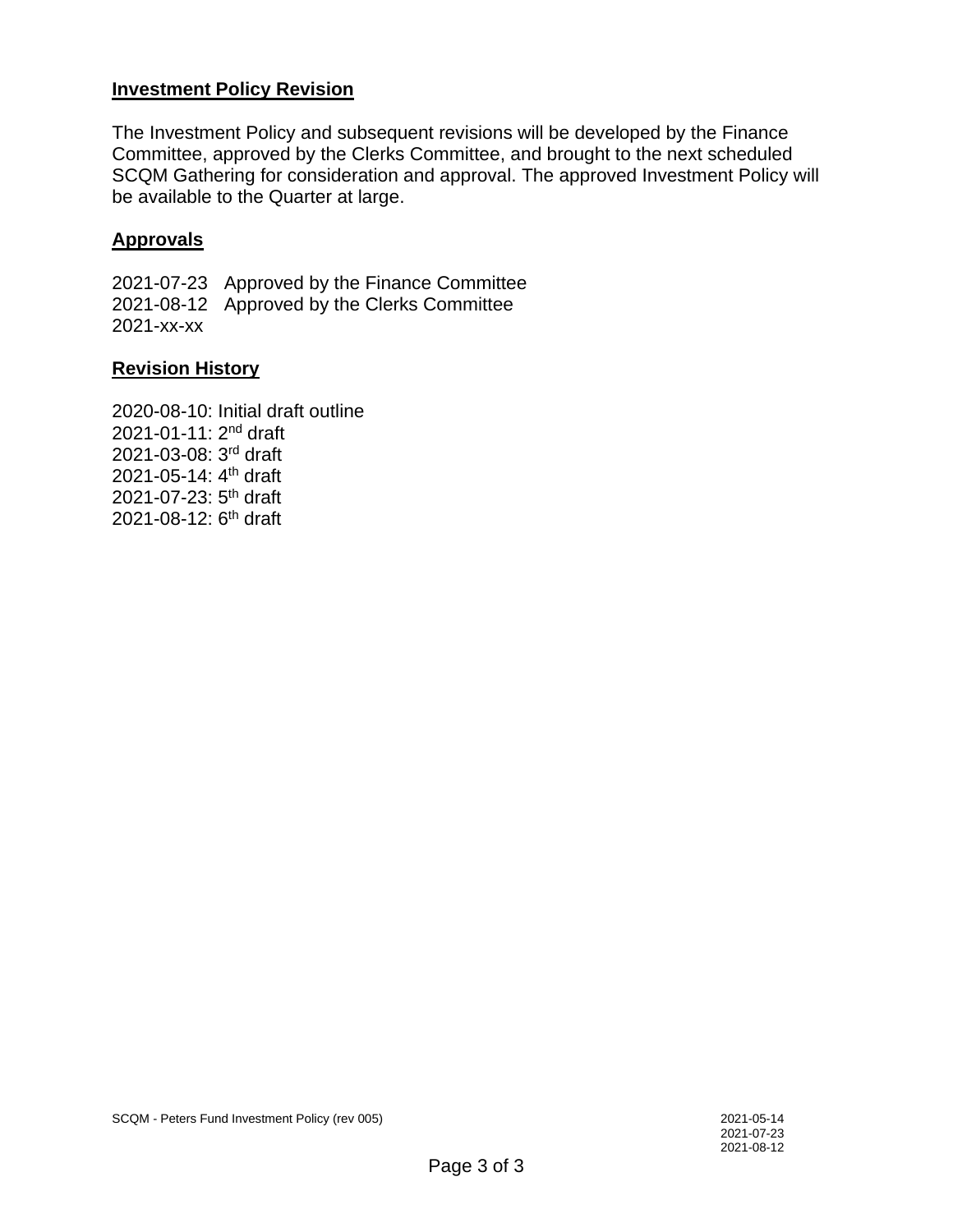**Attachment 2. Southern California Quarterly Meeting of the Religious Society of Friends, Inc.**

# **Corporate Resolution Financial Accounts**

On \_\_\_\_\_\_\_\_\_\_\_\_\_\_\_\_\_\_\_\_\_\_\_\_\_, at a Plenary Session of the Fall Gathering, 2021, the Southern California Quarterly Meeting (SCQM) of the Religious Society of Friends, Inc., approved the following minute:

- - - - - - - - - - - - - - - - - - - - - - - - - - - - - - - - - - - - - - - - - - - - - - - - - - - - - - - - - - -

\_\_\_\_\_\_\_\_\_\_ The Southern California Quarterly Meeting of the Religious Society of Friends, Inc. authorizes the Treasurer, Gary A. Wolff, to establish the following accounts:

- Peters Fund Investment Account with Friends Fiduciary Corporation, and
- Peters Fund Checking Account with Interfaith Federal Credit Union.

Furthermore, the following people shall be named Authorized Signers for the above-mentioned accounts:

- Treasurer, Gary A. Wolff,
- Clerk, Finance Committee, Rebecca Searl, and
- Presiding Clerk, Jane Blount.

Furthermore, for the existing accounts with Interfaith Federal Credit Union, the following people shall be named Authorized Signers:

- Treasurer, Gary A. Wolff,
- Clerk, Finance Committee, Rebecca Searl, and
- Presiding Clerk, Jane Blount.

Any person not so named shall be removed from the list of Authorized Signers.

- - - - - - - - - - - - - - - - - - - - - - - - - - - - - - - - - - - - - - - - - - - - - - - - - - - - - - - - - - -

Recording Clerk Dated

\_\_\_\_\_\_\_\_\_\_\_\_\_\_\_\_\_\_\_\_\_\_\_\_\_\_\_ \_\_\_\_\_\_\_\_\_\_\_\_\_\_\_\_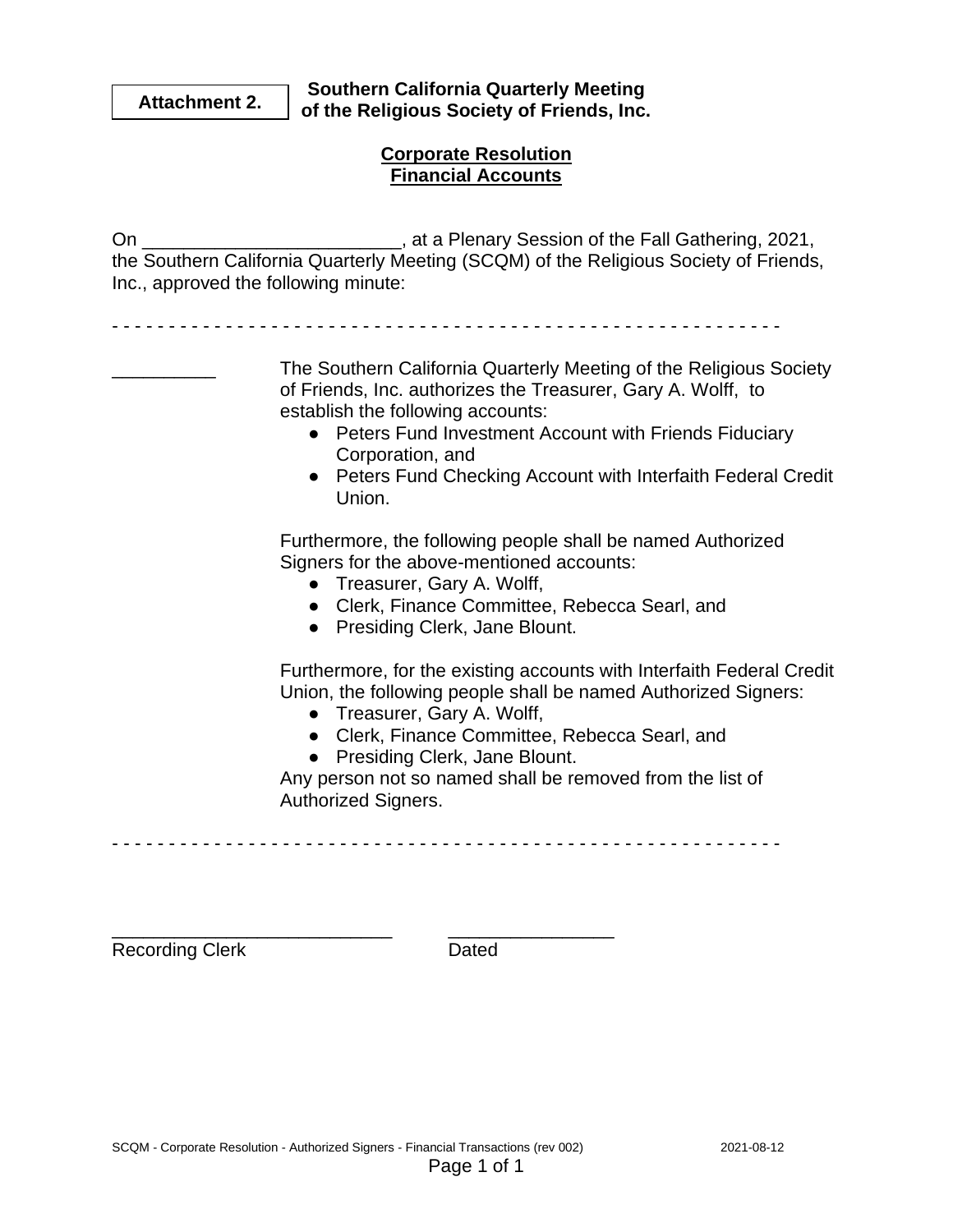**Attachment 3.**

# **FINANCE COMMITTEE**

#### **FUNCTION**

The Finance Committee administers the finances of Southern California Quarterly Meeting.

#### RESPONSIBILITIES

The Finance Committee is responsible for:

- 1. Preparing the annual budget for the following fiscal year beginning June 1 for approval at the Spring gathering of the Quarterly Meeting. This responsibility generally includes:
	- a. Asking committee Clerks and Officers for budget requests,
	- b. Holding a Finance Committee meeting to draft a proposed budget,
	- c. Computing the per-member contribution needed from Monthly Meetings to meet the proposed budget, and
	- d. Presenting the proposed budget to a Meeting for Business at the Spring Quarterly gathering for discussion and approval.
- 2. Proposing to the Quarterly Meeting the expected per member contribution that will be required from Monthly Meetings to meet the approved budget.
- 3. Receiving periodic summaries of income and expenses from the Treasurer.
- 4. Consulting with and advising the Treasurer regarding any major departures from the budget, such as inadequate income or excessive expenses, evaluating these in terms of the budget and any special requests, and making needed recommendations to Executive Committee and/or Quarterly Meeting as appropriate.
- 5. Receiving and evaluating special requests for funds by committees of the Quarter and other special requests by Friends; and working with a liaison person on special projects requiring unusual budget requests to arrange the finances of the project.
- 6. Recommending to the Quarterly Meeting financial policies regarding such things as stipends, endowments, fund-raising, etc.
- 7. Performing other tasks for the Quarter as may be requested.

The Clerk of the Committee is a member of Executive Clerks' Committee. The Clerk is to see that minutes of Committee meetings are taken and kept in a permanent file.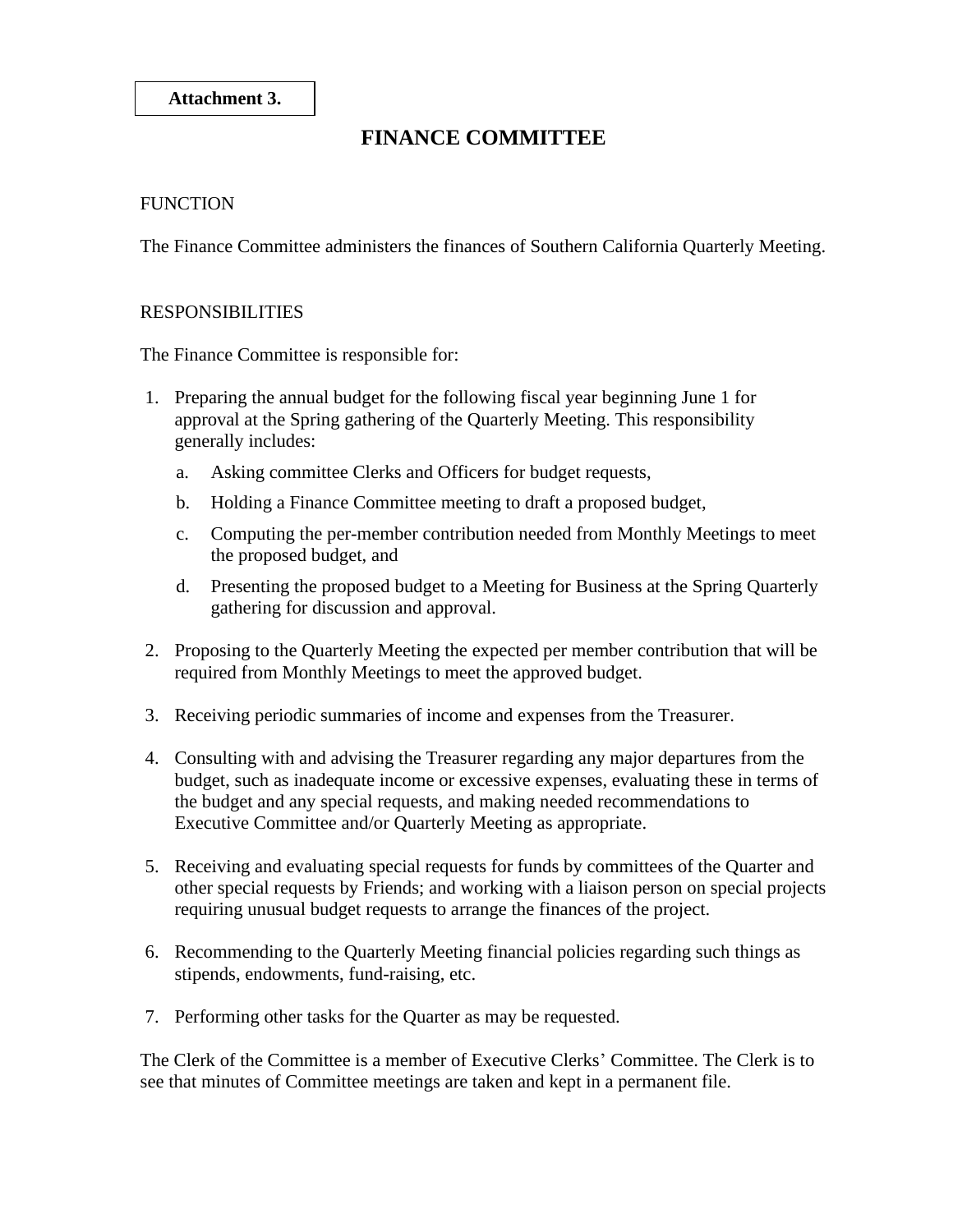COMPOSITION AND TERM OF OFFICE: The Committee has two to four members, including the Treasurer who serves as an *ex-officio* member. Members are nominated by Nominating Committee and appointed by the Quarter, serving, ideally, rotating three-year terms.

MEETINGS: The Committee has at least one meeting annually to prepare the budget, with other meetings called by the Clerk as needed.

Revised 7/2021